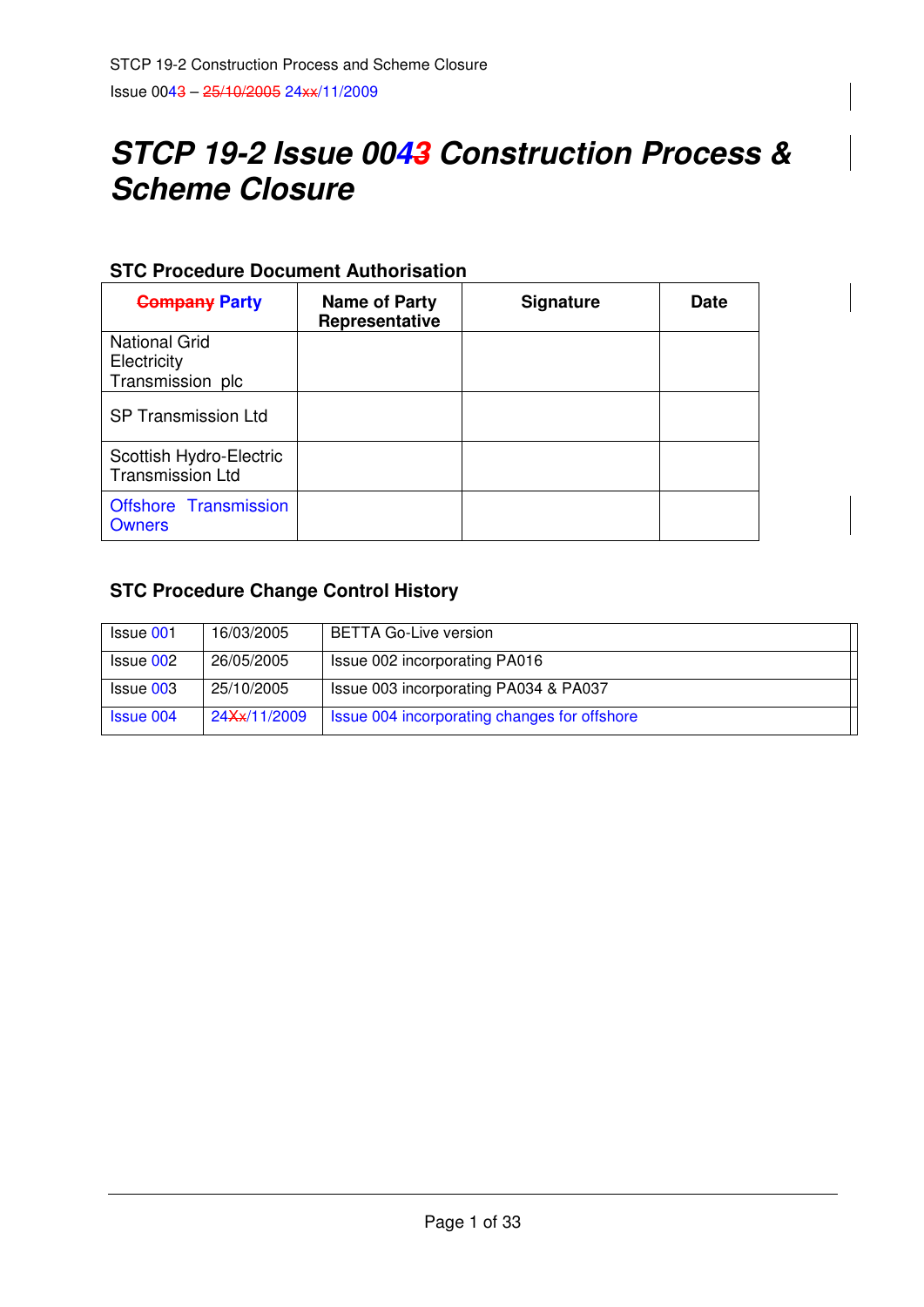Issue 0043 – 25/10/2005 24xx/11/2009

## **1 Introduction**

## **1.1 Scope**

1.1.1 This document applies to the construction process and the following aspects of the Scheme closure process in the authorised areas of TOs:

- the closure of a Scheme when a Connection is commissioned or construction is completed;
- the termination of a TO Construction Agreement; and/or
- the termination of a Bilateral Agreement.
- 1.1.2 For the purposes of this document, the TOs are:
	- SPT; and
	- SHETL; and
	- All Offshore Transmission Licence holders as appointed by Ofgem from time to time. -

## **1.2 Objective**

- 1.2.1 The objective of this document is to provide detailed processes for:
	- construction, modification or replacement of Connection assets;
		- construction, modification or replacement of infrastructure assets related to a new or modified Connection;
		- construction, modification or replacement of infrastructure assets not related to a new or modified Connection;
		- One Off Works;
	- closure of Schemes when a Connection is commissioned or construction of Connection assets is completed;
	- the termination of a TO Construction Agreement;
	- the termination of a Bilateral Agreement; and,
	- the process to be followed when arranging for the Disconnection and removal of the relevant TO Connection assets following the termination of a Bilateral Agreement and/or TO Construction Agreement.

1.2.2 This document details certain interactions between NGET and each TO in the construction of new or modified Transmission assets or the replacement of Transmission assets. The document also sets out some of the actions to be taken upon the termination of a Bilateral Agreement and/or TO Construction Agreement.

## **2 Key Definitions**

#### **2.1 For the purposes of STCP 19-2:**

- 2.1.1 **Detailed TO Construction Programme** is as defined in Paragraph 5.2.1.3.
- 2.1.2 **Disconnection Notice Programme** is the programme to manage the Disconnection notice process and will be included with the TO Termination Notices. The Disconnection Notice Programme shall list the key milestones that shall be completed as the Disconnection is progressed. The dates of these milestones shall be agreed by all Parties.
- 2.1.3 **Disconnection Steering Group** means a team made up of named representatives from NGET and the Affected Parties, formed to oversee the Disconnection. The members of the Disconnection Steering Group shall be identified on the Scheme Briefing Notes. The remit of this group is to agree the dates within the Disconnection Notice Programme, monitor progress and agree any changes.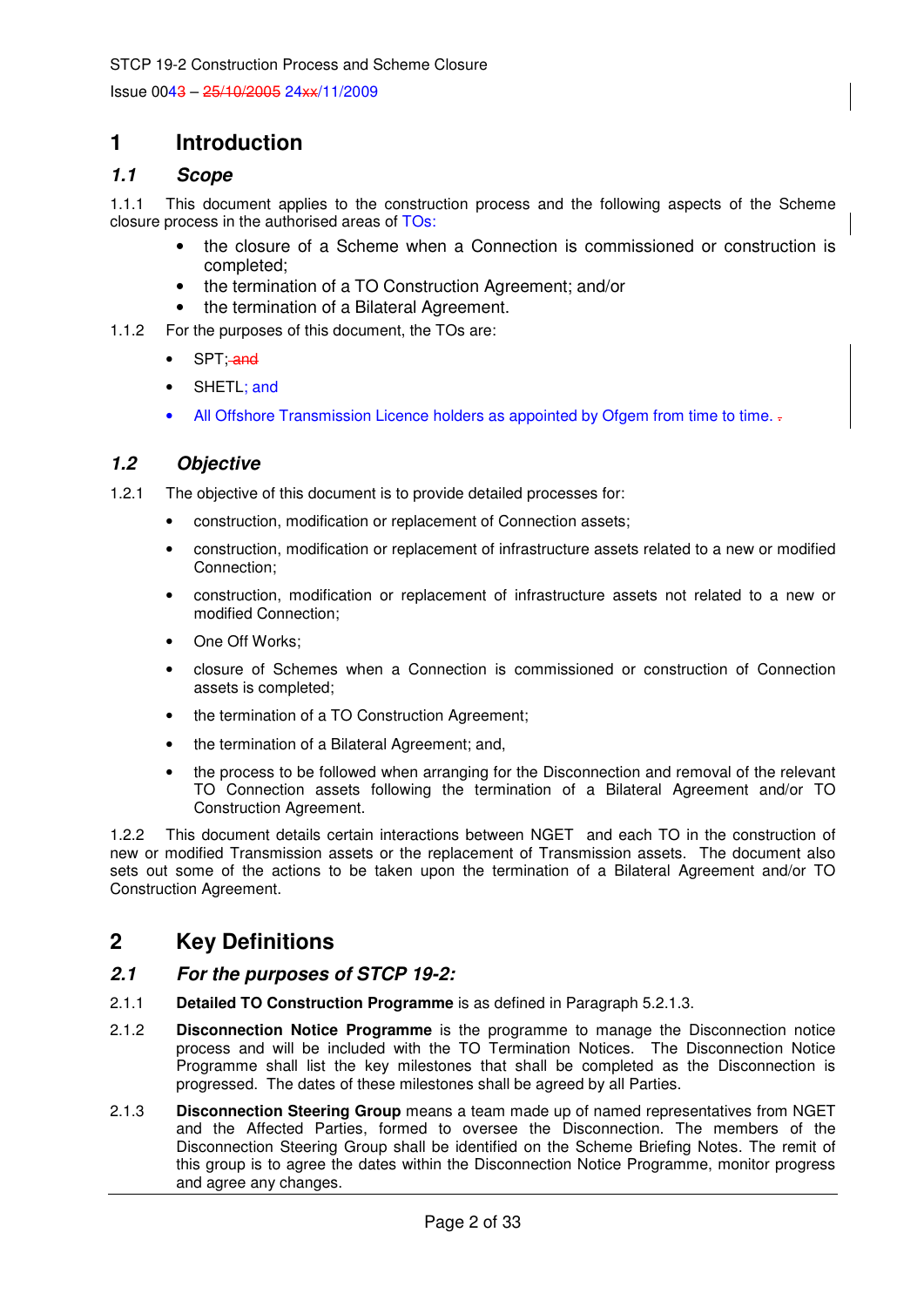- 2.1.4 **Final Project Report** is a report produced by a TO on completion of a Scheme and includes the information specified in section 7.3.2 of this STCP.
- 2.1.5 **Infrastructure Construction Project** is that construction project entered into as a result of Works undertaken pursuant to STCP 16-1: Investment Planning.
- 2.1.6 **Initial Project Meeting** is the meeting called by the relevant TO as soon as reasonably practicable following the signing of a TO Construction Agreement by all of the Parties or as detailed in the relevant Project Listing Document. NGET and each TO shall be entitled to attend such meeting and any other attendees as agreed between the relevant Parties.
- 2.1.7 **Post Project Review** means a review of a Scheme undertaken by the Joint Project Parties upon the completion of a Scheme.
- 2.1.8 **Reporting Date(s)** are those dates (if any) set out in the Detailed TO Construction Programme for the production of reports required throughout the Detailed TO Construction Programme.
- 2.1.9 **Scheme** means the TO Construction Works relating to a specific TO Construction Agreement.
- 2.1.10 **Site Access Date(s)** are those dates that may be contained within the Detailed TO Construction Programme by which a TO requires access to a Connection Site in order to complete Transmission Connection Asset Works or Transmission Reinforcement Works in accordance with the Detailed TO Construction Programme.
- 2.1.11 **Stage-by-Stage Document** is that document produced in accordance with Section 5.4 or Section 6.4, as the case may be, of this STCP.
- 2.1.12 **Stage Date(s)** are those dates that may be contained within the Detailed TO Construction Programme by which each individual stage of a Detailed TO Construction Programme shall be completed, or the date upon which a scheduled payment detailed within the Detailed TO Construction Programme becomes due.
- 2.1.13 **Termination Notice** a notice sent by, in the case of NGET , to each relevant TO upon the termination of a Bilateral Agreement or, in the case of a TO, to NGET upon the termination of a TO Construction Agreement.
- 2.1.14 **Termination Report** is a report produced by the relevant TO, giving details pertinent to closure upon termination of a Bilateral Agreement or a TO Construction Agreement.
- 2.1.15 **TO Construction Project** is a construction project undertaken by a TO pursuant to a TO Construction Agreement.
- 2.1.16 **TO Infrastructure Construction Programme** is as defined in Section 6.2.
- 2.1.17 **Transmission Infrastructure Assets** are those TO assets not classed as Transmission Connection Assets.
- 2.1.18 **Transmission Infrastructure Works** are those Works undertaken pursuant to STCP16-1: Investment Planning.

## **3 General Provisions**

#### **3.1 Nuclear Site Licence Provisions Agreement**

3.1.1 When following this process where this may interact with, impact upon or fall within the boundary of a Nuclear Site Licence holder's site, or may otherwise have any form of affect and/or implication for a nuclear power station consideration must be given to the relevant provisions of the applicable Nuclear Site Licence Provisions Agreement, the CUSC Bilateral Connection Agreement for that site, paragraph 6.9.4 of the CUSC and Section G3 of the STC to ensure compliance with all of these obligations.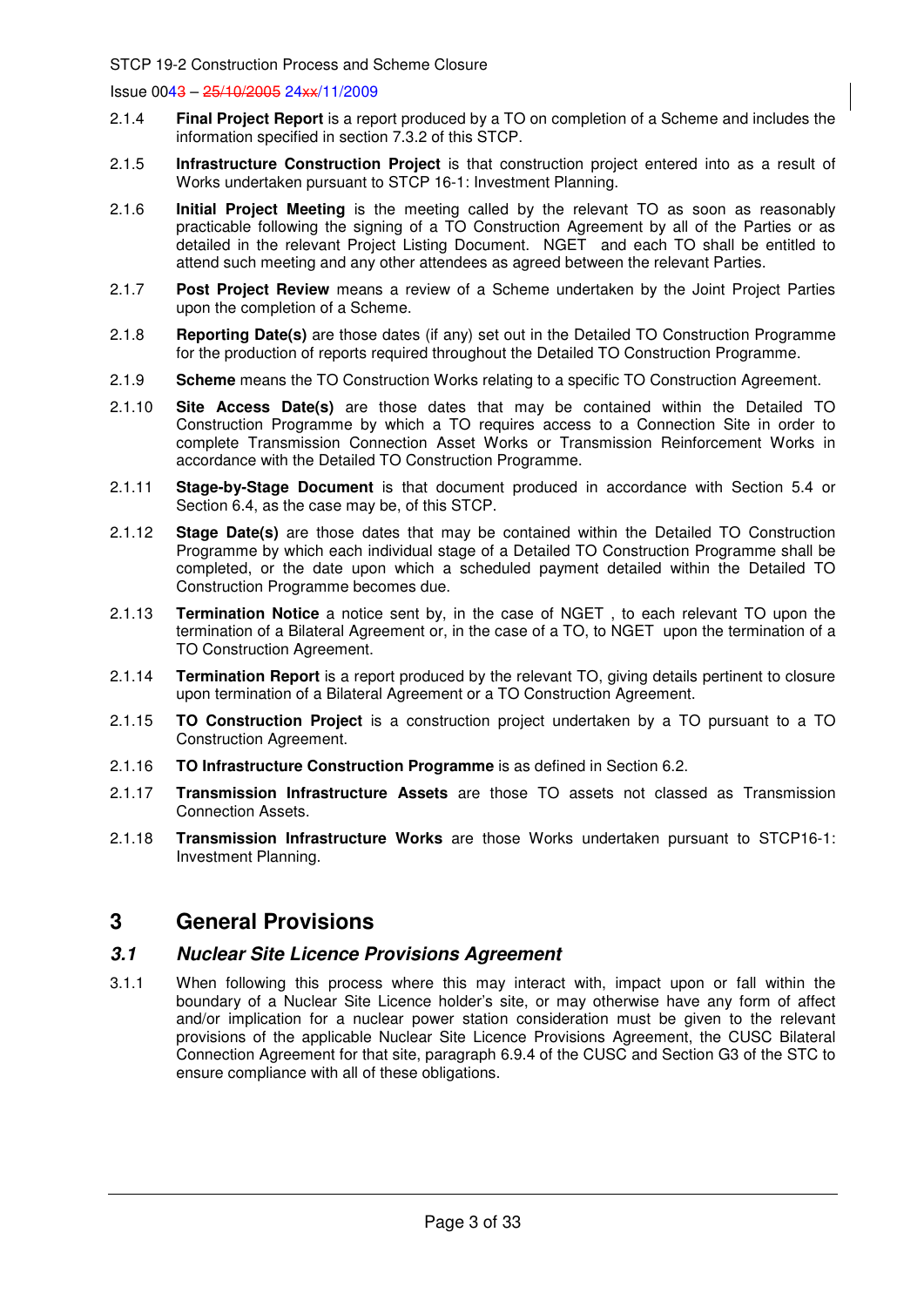## **4 Construction Process**

## **4.1 Introduction**

4.1.1 The construction process may be triggered either through a legally binding Acceptance of a TO Construction Agreement ("TOCA") or Indemnity Agreement by NGET , or through detailed option development within Investment Planning STCP 16-1.

## **4.2 Commencement**

4.2.1 The following activities shall commence with the triggers set out in the following table:

| <b>Trigger</b>                                                                   | <b>Activity</b>                                                                                                                                                 |
|----------------------------------------------------------------------------------|-----------------------------------------------------------------------------------------------------------------------------------------------------------------|
|                                                                                  | Construction of new Transmission Connection<br>Assets, associated infrastructure and One Off<br>Works in accordance with the TOCA.                              |
| (A) Legally binding Acceptance of TO Construction<br>Agreement ("TOCA") by NGET. | Construction works to modify or replace<br>Transmission Connection Assets in accordance<br>with the TOCA.                                                       |
|                                                                                  | Construction, modification or replacement of<br>Transmission Infrastructure Assets triggered by a<br>new or modified Connection in accordance with the<br>TOCA. |
| (B) Detailed option development within Investment<br>Planning STCP 16-1          | Construction, modification or replacement of<br>Transmission Infrastructure Assets not triggered by<br>a new or modified Connection                             |

- 4.2.2 The process followed resulting from Trigger A is set out in Section 5 of this STCP.
- 4.2.3 The process followed resulting from Trigger B is set out in Section 6 of this STCP.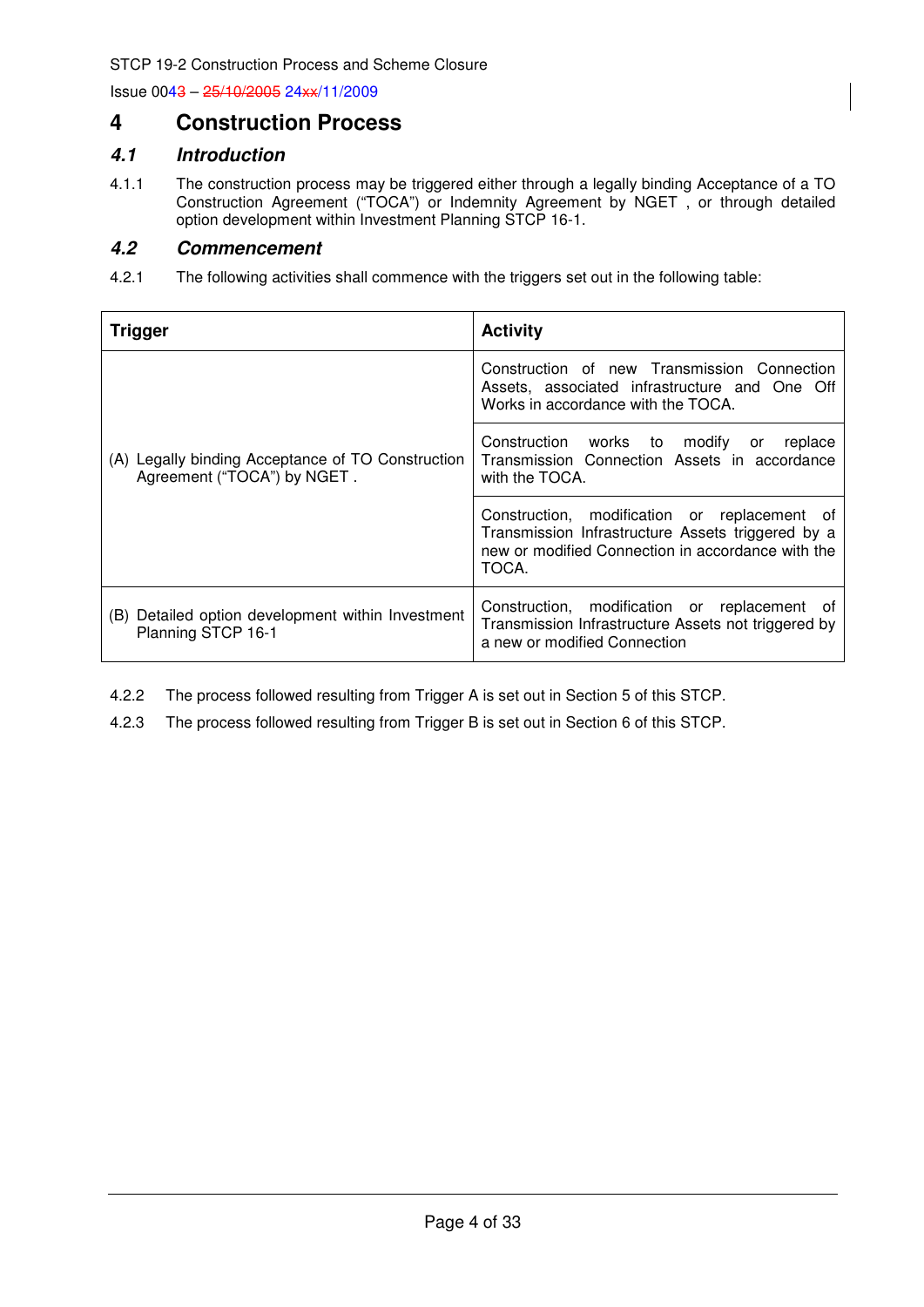Issue 0043 – 25/10/2005 24xx/11/2009

## **5 Construction Projects**

- 5.1.1 The Construction Project includes the following stages:
	- commencement;
	- preparation and consideration of Detailed TO Construction Programmes;
	- applying for planning Consents;
	- preparation and consideration of Stage-by-Stage documents;
	- provision of drawings;
	- progress reporting and information exchange;
	- TO Final Sums reporting; and
	- completion.
- 5.1.2 As soon as possible following receipt of an executed copy of the relevant TO Construction Agreement ("TOCA"), the relevant TO will arrange the Initial Project Meeting. The Initial Project Meeting shall be attended by NGET –and the other affected  $\overline{10}$  and by any other parties as agreed between the relevant TO, NGET and the other affected TO. The objective of the Initial Project Meeting shall be:
	- to perform a high-level review of the TO Construction Project;
	- to agree a timetable for the production of a Detailed TO Construction Programme;
	- to discuss indicative Outage requirements; and
	- for each Party to confirm their principle contact for the TO Construction Project.

## **5.2 TO Construction Programme**

#### **5.2.1 Preparation of a Detailed TO Construction Programme**

- 5.2.1.1 The relevant TO shall prepare a Detailed TO Construction Programme in accordance with the timetable agreed at the Initial Project Meeting.
- 5.2.1.2 The Detailed TO Construction Programme shall be compliant with the TO Construction Agreement(s) and shall contain any other relevant information as notified by NGET- to a TO in  $\parallel$ accordance with the STC.
- 5.2.1.3 The- Detailed TO Construction Programme shall contain, where applicable:
	- planning permission application dates;
	- date for the provision of the Stage-by Stage Document by the relevant TO to NGET
	- dates by when Consents are required;
	- dates by when any leases or licenses are required;
	- dates by when the TO needs certain information from the User;
	- dates for provision of drawings to NGET ;
	- Site Access Date;
	- Stage Dates;
	- Commissioning Programme Commencement Dates;
	- Completion Dates; and,
	- Reporting Dates.

Such dates shall be consistent with the STC and TOCA where applicable.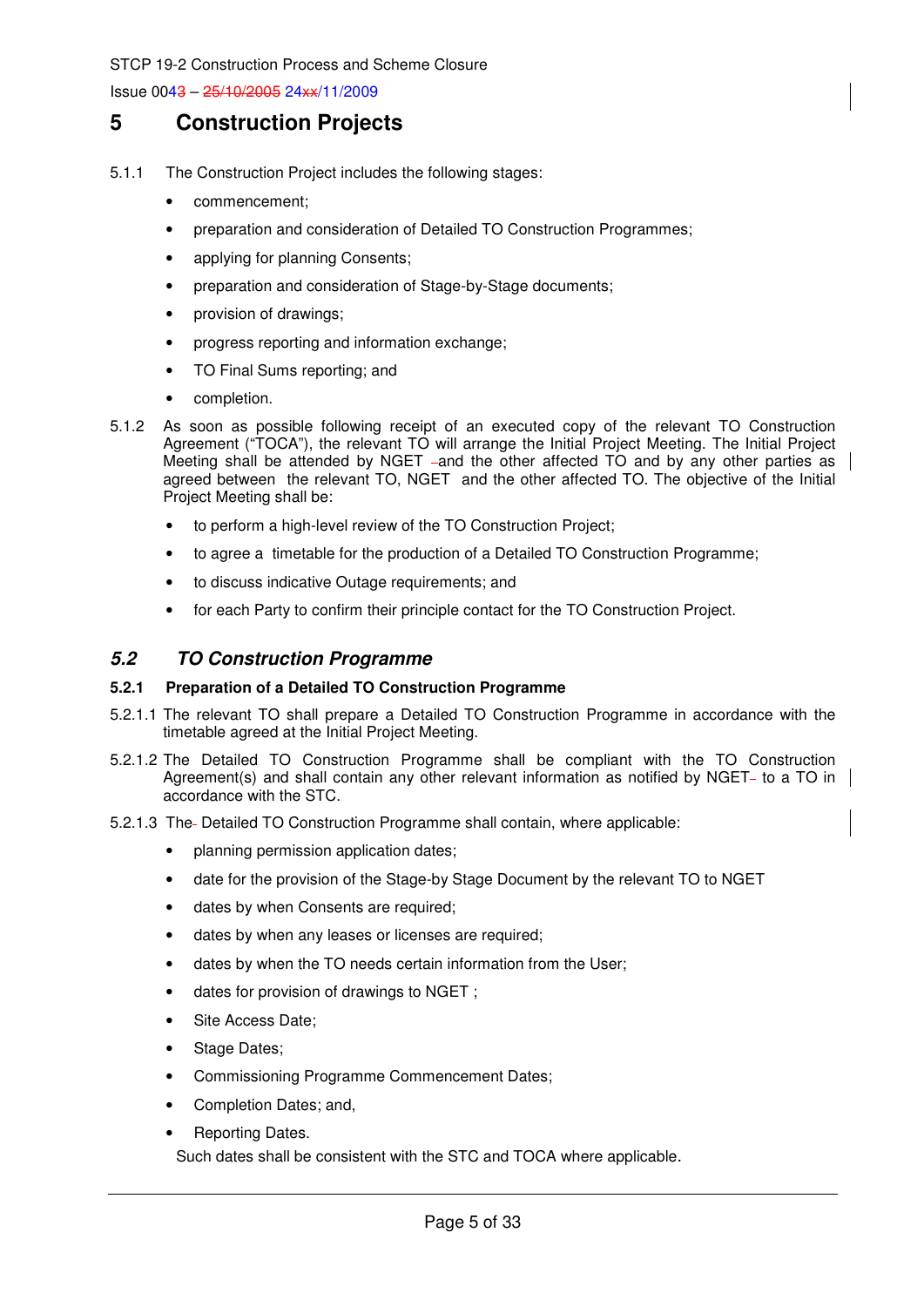#### Issue 0043 – 25/10/2005 24xx/11/2009

5.2.1.4 The Detailed TO Construction Programme may be amended from time to time by the relevant TO after discussion with, and with the consent of, the Joint Project Parties. Upon any such amendment an updated Detailed TO Construction Programme shall be provided to NGET and NGET shall provide such to the Joint Project Parties.

#### **5.2.2 NGET 's consideration of the Detailed TO Construction Programme**

- 5.2.2.1 NGET- may discuss the Detailed TO Construction Programme with any relevant User. The TOs shall provide all reasonable assistance to answer any queries raised by a User and shall accommodate a request for a meeting at the convenience of all relevant parties.
- 5.2.2.2 If any of the Joint Project Parties identify any reasons why the Detailed TO Construction Programme is, in its reasonable opinion, inappropriate, such Joint Project Party shall submit such views to the other Joint Project Parties in writing; providing clear reasons as to why the Detailed TO Construction Programme is not appropriate. The relevant TO shall either redraft the Detailed TO Construction Programme reflecting any views put forward and/or proceed with the works as laid out in the Detailed TO Construction Programme to ensure that the TO(s) meet the Completion Date set out in the TOCA(s).

## **5.3 Obtaining Consents**

- 5.3.1 Where requested by a TO, NGET- shall provide all reasonable support for that TO's application for Consents.
- 5.3.2 NGET -shall be entitled to its reasonable costs from the TO(s) in providing such support. In particular, NGET shall provide:
	- justification of any generation or Demand backgrounds which underpin the need for a reinforcement;
	- evidence on ongoing System operation costs; or,
	- details of the Connection requirements (as the counterparty to the agreement with any User).
- 5.3.3 NGET -shall inform the TO(s) when all relevant Consents have been obtained by the User(s). The TO shall inform NGET- when they have obtained all Consents in respect of a TO Construction Agreement.

#### **5.4 Stage-by-Stage Document**

#### 5.4.1 **TO preparation of a Stage-by-Stage Document**

- 5.4.1.1 The TO(s) shall provide NGET with the Stage-by-Stage Document in accordance with the Detailed TO Construction Programme.
- 5.4.1.2 The purpose of the Stage-by-Stage Document is to set out the TO(s) fundamental approach to the work. Text in reasonable detail shall be included in the Stage-by-Stage Document to describe the key activities to be undertaken at each stage. The Stage-by-Stage Document shall set out for each stage:
	- assets which are live;
	- assets which are dead; and
	- assets which are being worked on.
- 5.4.1.3 Details of any contingency arrangements relating to the operation of the System concerning each stage of the Transmission Construction Works shall be determined by the TO(s) and shall be contained in the Stage-by-Stage Document.
- 5.4.1.4 The assets to be commissioned, or re-commissioned, after each stage of the Transmission Construction Works is complete shall be determined by the TO(s) and shall also be set out in the Stage-by-Stage Document.

#### **5.4.2 NGET 's consideration of the Stage-By-Stage Document and Outage requirements**

5.4.2.1 NGET shall review the Stage-by-Stage Document and agree the Outage requirements received from the TO(s) in accordance with STCP 11-1 Outage Planning.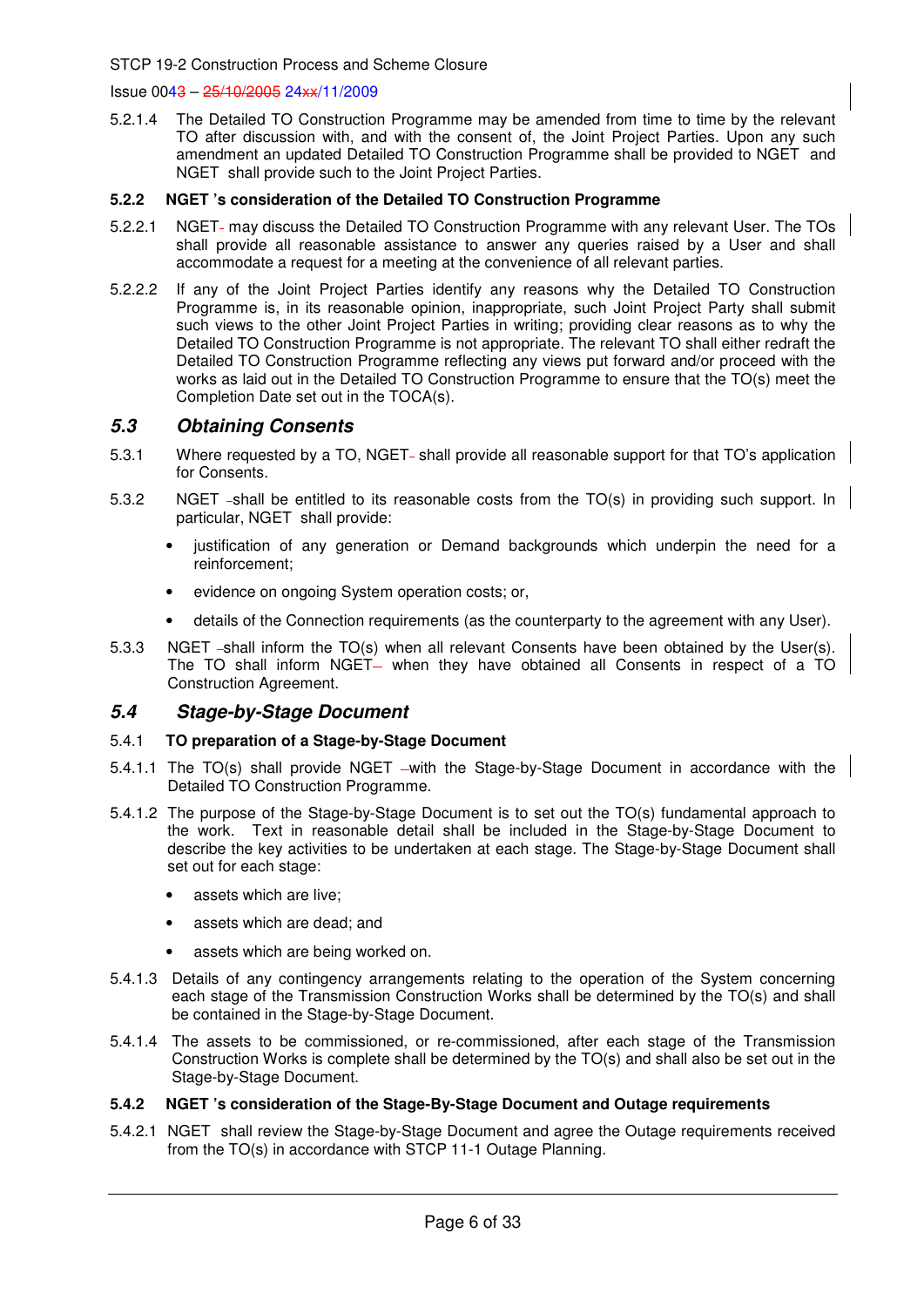#### Issue 0043 – 25/10/2005 24xx/11/2009

- 5.4.2.2 Where appropriate, NGET -shall be responsible for liasing with relevant Users regarding the Stage-by-Stage Document or the Outage requirements.
- 5.4.2.3 If any of the Joint Project Parties identify any reasons why the Stage-by-Stage Document is, in its reasonable opinion, inappropriate, such Joint Project Party shall submit such views to the other Joint Project Parties in writing; providing clear reasons as to why the Stage-by-Stage Document is not appropriate. The relevant TO shall either redraft the Stage-by-Stage Document reflecting any views put forward and/or proceed with the works as laid out in the Stage-by-Stage Document to ensure that the TO(s) meet the Completion Date set out in the TOCA(s).

## **5.5 Drawings to be provided**

5.5.1 The procedure to be followed for the exchange, development and signing off of technical and non-technical documents and drawings required throughout the construction process are detailed in STCP 19-4 Commissioning & Decommissioning.

### **5.6 Progress Reporting and information exchange**

- 5.6.1 The Joint Project Parties shall liaise throughout the Transmission Construction Works and each shall provide to the other any information the other reasonably requires in order to assist each other in the works. In the case of NGET-, this shall include the provision of all information reasonably requested by the TO(s) (whether held by NGET -or a User) to enable the TO(s) to complete the Transmission Construction Works. In the case of the TO(s), this shall include the provision of all information reasonably requested by NGET- in order that NGET -fulfils its obligations to the User.
- 5.6.2 The TO(s) shall provide to NGET– reports on a monthly basis (or other timetable as agreed between the TO(s) and NGET ) in respect of Consents progress and expenditure in the format laid out in Appendix B: Consents Reporting Pro-Forma: (or such other format as agreed between the relevant TO and NGET ). The dates for submission of these reports shall be included in the Detailed TO Construction Programme submitted to NGET by the relevant TO, and shall be no later than 5 Business Days before the end of that calendar month (or other time as agreed between the TO(s) and NGET ).
- 5.6.3 The TO(s) shall provide on a quarterly basis (or other timetable as agreed between the TO(s) and NGET ) reports in the format laid out in Appendix C: Quarterly Reporting Pro Forma (or other format as agreed between the relevant TO and NGET ). The dates for submission of these reports shall be included in the Detailed TO Construction Programme, and shall be no later than[7] Business Days before the end of that Calendar Quarter (or other time as agreed between the TO(s) and NGET ).
- 5.6.4 NGET –and the TO(s) shall, unless otherwise agreed, each provide representation at site meetings to be held on dates set out in the Detailed TO Construction Programme.
- 5.6.5 When considering the scheduling of meetings, the provision of data and/or the timetable for providing reports, due regard must be given to any confidentiality restrictions laid out in the STC.

## **5.7 TO Final Sums Reporting**

5.7.1 The TO(s) shall provide TO Final Sums reporting in the format set out in Appendix D, in accordance with the terms of the TO Construction Agreement.

## **5.8 Complete construction works**

- 5.8.1 Each TO shall complete the works in accordance with the Detailed TO Construction Programme and the Stage-by-Stage Document.
- 5.8.2 Where it is recognised, at any stage during the works, by the Joint Project Parties, that the timetable for the completion of the works contained within the Stage-by-Stage Document may no longer be feasible, then the Detailed TO Construction Programme shall be reassessed by the Joint Project Parties and re-issued by the TO(s), along with an updated Stage-by-Stage document, if appropriate.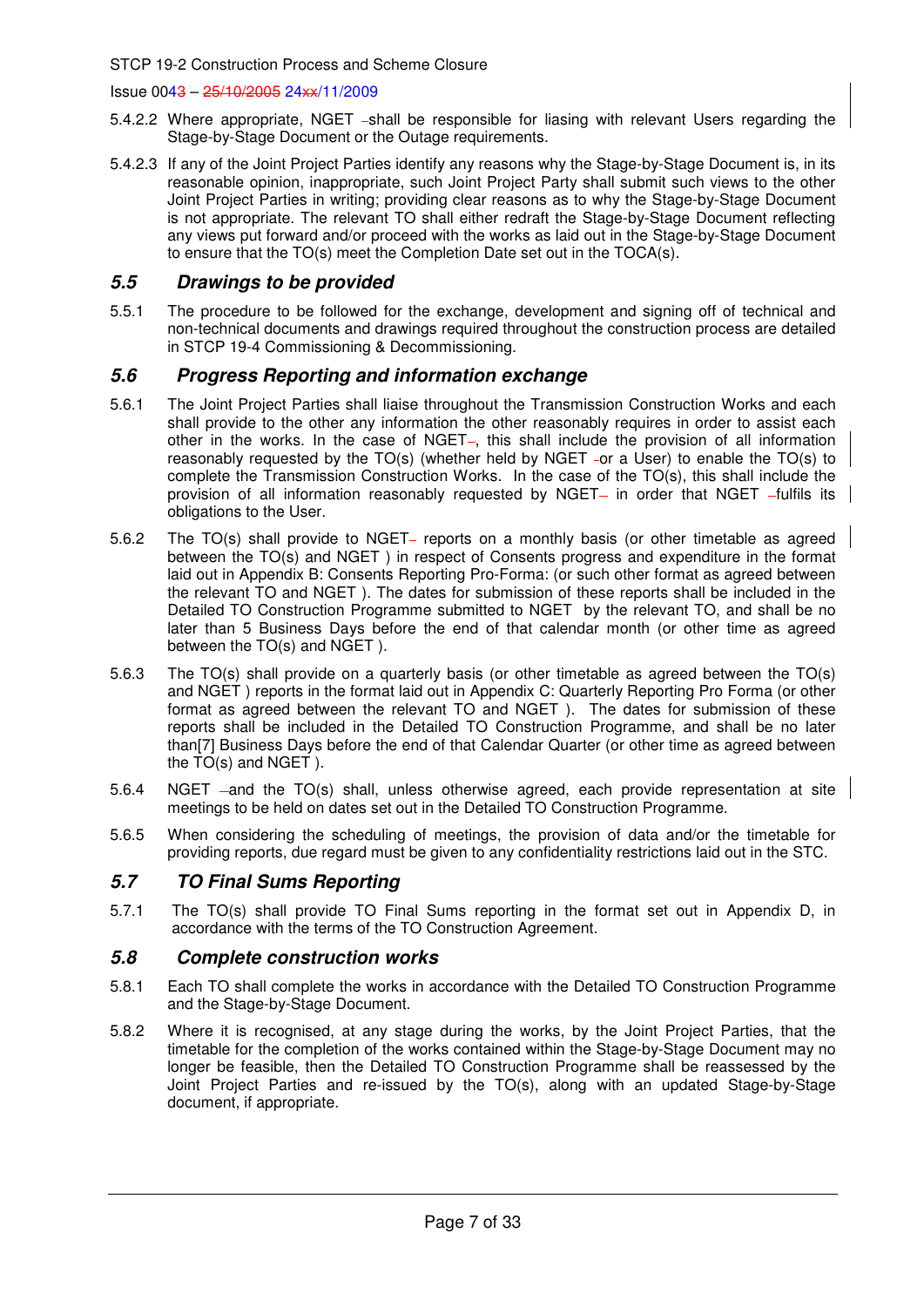## **6 Investment Planning Construction Programme**

## **6.1 Introduction**

- 6.1.1 The Infrastructure Construction Project includes the following stages:
	- Commencement
	- preparation and consideration of TO Infrastructure Construction Programmes:
	- applying for planning Consents;
	- preparation and consideration of Stage-by-Stage Documents;
	- provision of drawings;
	- information exchange; and
	- completion.

6.1.2 As soon as reasonably practicable following detailed option development within Investment Planning STCP16-1, the relevant TO will arrange the Initial Project Meeting. The objective of the Initial Project Meeting shall be:

- to perform a high-level review of the Infrastructure Construction Project;
- to develop a timetable for the production of a detailed TO Infrastructure Construction Programme; and
- to discuss indicative Outage requirements.

## **6.2 TO Infrastructure Construction Programme**

6.2.1 The relevant TO shall prepare a TO Infrastructure Construction Programme in accordance with the timetable agreed at the Initial Project Meeting and shall supply a copy of the TO Infrastructure Construction Programme to NGET-.

6.2.2 The TOThe TO Infrastructure Construction Programme shall contain, where applicable:

- planning permission application dates;
- date for the provision of the Stage-by Stage Document
- dates by when Consents are required;
- dates by when any leases or licenses are required:
- dates for provision of drawings to NGET ;
- Stage Dates;
- Commissioning Programme Commencement Dates; and,
- Completion Dates.

6.2.3 The -TO Infrastructure Construction Programme may be amended from time to time by the relevant TO and the TO shall supply upon reasonable request by NGET a copy of such amended TO Infrastructure Construction Programme(s). NGET may make such request at the Initial Project Meeting.

#### **6.2.4 NGET 's Consideration of the TO Infrastructure Construction Programme**

6.2.4.1 NGET may discuss the TO Infrastructure Construction Programme with any relevant User. The TOs shall provide all reasonable assistance to answer any queries raised by a User and shall accommodate a request for a meeting at the convenience of all relevant parties.

6.2.4.2 If NGET -and/or any TO and/or any User impacted by the TO Infrastructure Construction Programme identify any reasons why the TO Infrastructure Construction Programme is, in its reasonable opinion, inappropriate, NGET and/or the TO impacted by the TO Infrastructure Construction Programme shall submit such views to the TO in writing, providing clear reasons as to why the TO Infrastructure Construction Programme is not appropriate. The TO shall either redraft the detailed TO Infrastructure Construction Programme reflecting any views put forward and/or proceed with the works as laid out in the detailed TO Infrastructure Construction Programme.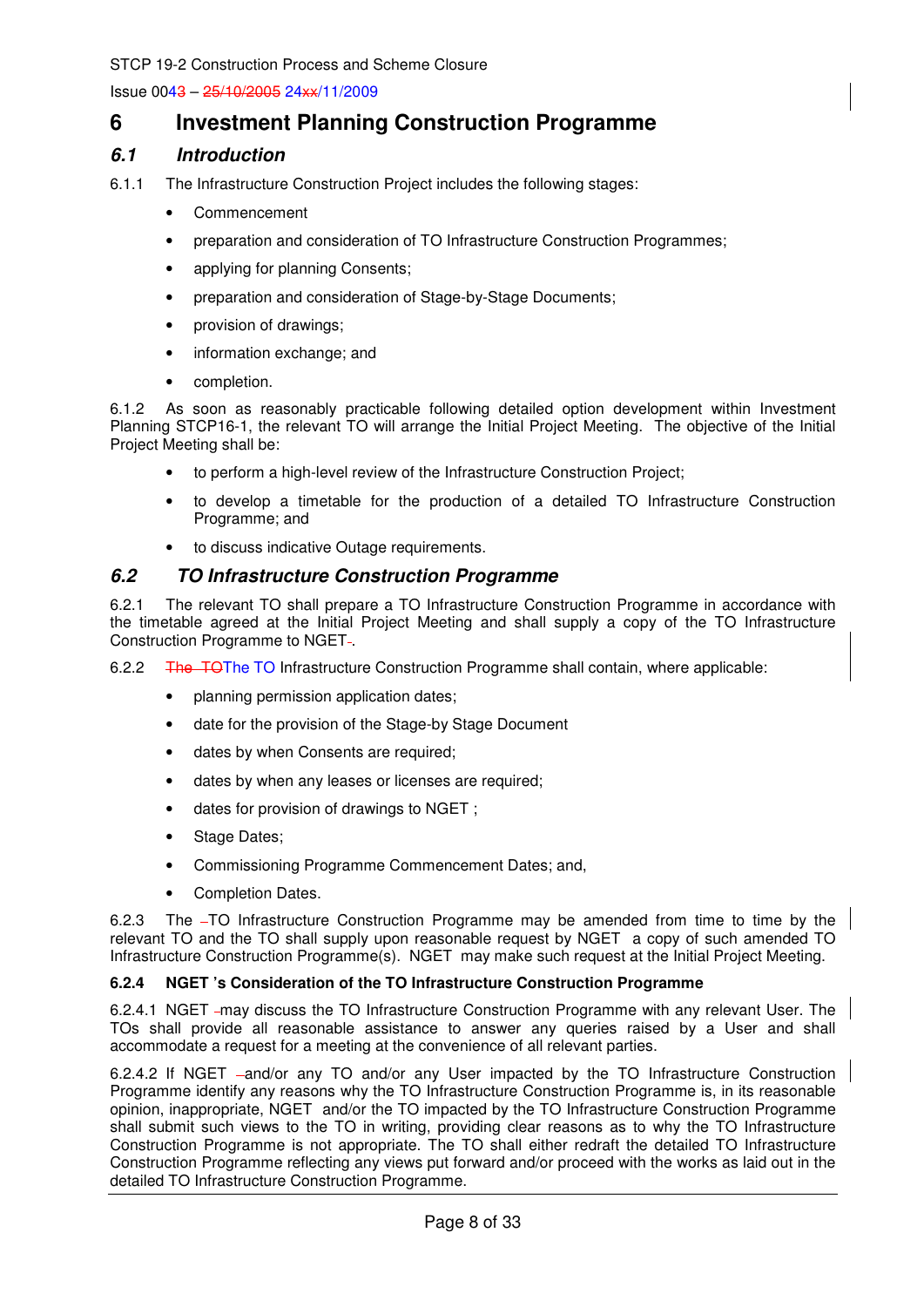Issue 0043 – 25/10/2005 24xx/11/2009

#### **6.3 Obtaining Consents**

- 6.3.1 Where requested by a TO, NGET -shall provide all reasonable support for that TO's application for Consents.
- 6.3.2 NGET -shall be entitled to its reasonable costs from the TO(s) in providing such support. In particular, NGET shall provide:
	- justification of any generation or Demand backgrounds which underpin the need for a reinforcement; or,
	- evidence on ongoing System operation costs;

#### **6.4 Stage-by-Stage Document**

#### 6.4.1 **TO preparation of a Stage-by-Stage Document**

- 6.4.1.1 The TO(s) shall provide NGET- with the Stage-by-Stage Document in accordance with the TO Infrastructure Construction Programme. The Stage-by-Stage Document shall set out the proposals in reasonable detail for each stage of the Transmission Infrastructure Works.
- 6.4.1.2 The purpose of the Stage-by-Stage Document is to set out the TO(s) fundamental approach to the work. Text in reasonable detail shall be included in the Stage-by-Stage Document to describe the key activities to be undertaken at each stage. The Stage-by-Stage Document shall set out for each stage:
	- assets which are live;
	- assets which are dead; and
	- assets which are being worked on.
- 6.4.1.3 Details of any contingency arrangements relating to the operation of the System concerning each stage of the Transmission Infrastructure Works shall be determined by the TO(s) and shall be contained in the Stage-by-Stage Document.
- 6.4.1.4 The assets to be commissioned, or re-commissioned, after each stage of the Transmission Infrastructure Works is complete shall be determined by the TO(s) and shall also be set out in the Stage-by-Stage Document.

#### **6.4.2 NGET 's consideration of the Stage-by-Stage Document and Outage requirements**

- 6.4.2.1 NGET- shall review the Stage-by-Stage Document and agree the Outage requirements received from the TO(s) in accordance with STCP 11-1 Outage Planning.
- 6.4.2.2 If any of the Joint Project Parties identify any reasons why the Stage-by-Stage Document is, in its reasonable opinion, inappropriate, such Joint Project Party shall submit such views to the other Joint Project Parties in writing; providing clear reasons as to why the Stage-by-Stage Document is not appropriate. The relevant TO shall either redraft the Stage-by-Stage Document reflecting any views put forward and/or proceed with the works as laid out in the Stage-by-Stage Document to ensure that the TO(s) meet the Completion Date set out in the TO Infrastructure Construction Programme(s)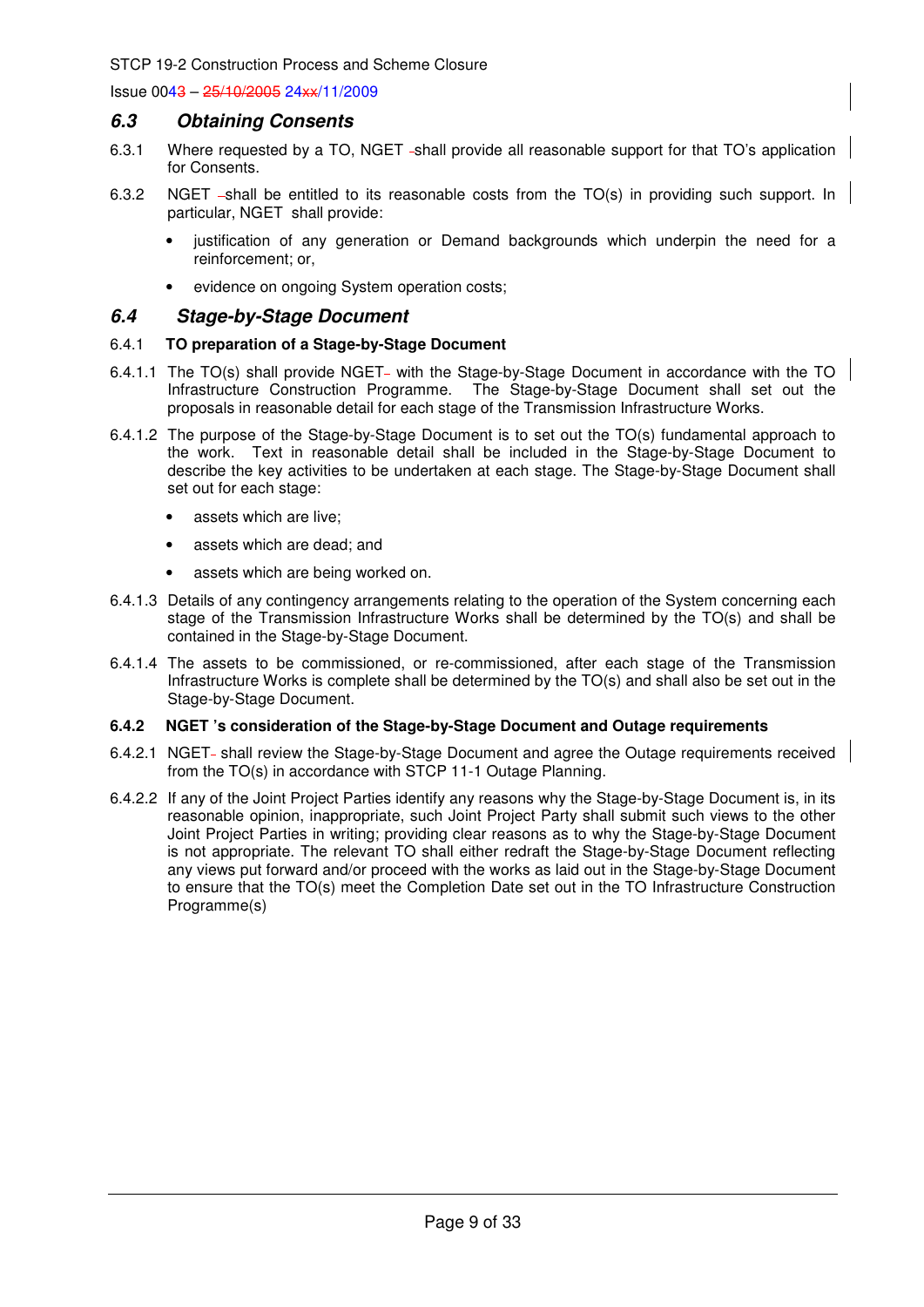### **6.5 Drawings to be provided**

6.5.1 The procedure to be followed for the exchange, development and signing off of technical and non-technical documents and drawings required throughout the construction process are detailed in STCP 19-4 Commissioning & Decommissioning.

### **6.6 Information Exchange**

6.6.1 NGET and the TO(s) shall liase throughout the Transmission Infrastructure Works and each shall provide to the other any necessary progress information the other reasonably requires in order to assist each other in the works.

### **6.7 Complete construction works**

- 6.7.1 Each TO shall complete the works in accordance with the detailed TO Infrastructure Construction Programme and the Stage-by-Stage Document.
- 6.7.2 Where it is recognised, at any stage during the works, by the TO(s) or NGET , that the timetable for the completion of the works contained within the Stage-by-Stage Document may no longer be feasible, then the detailed TO Infrastructure Construction Programme shall be reassessed by the TO(s) and NGET and re-issued by the TO(s), along with an updated Stage-by-Stage Document, if appropriate.

## **7 Post TOCA Completion Date Activities**

## **7.1 Termination Amounts Reporting**

7.1.1 Following the Completion Date of a Construction Project, each TO shall provide NGET- no less than 82 calendar days prior to 31<sup>st</sup> March and 30<sup>th</sup> September of each year with an estimate of all payments which may be required to be paid by NGET in respect of Termination Amounts for the six-month period commencing from 31<sup>st</sup> March and 30<sup>th</sup> September (such charges to be in accordance with the relevant TO Charging Statement). The return shall be in the format laid out in Appendix F: Termination Amounts Reporting. In addition, the TO(s) shall provide to NGET- all information and explanations needed by NGET in order to answer any queries raised by a User on such estimates.

## **7.2 Closure**

- 7.2.1 Following the Completion Date of a Construction Project and/or termination of a Construction Agreement, Schemes need to be formally closed and the final construction costs identified and provided within timescales agreed between the relevant Parties, but in any event within 12 months.
- 7.2.2 On completion of a Scheme, the closure process in section 7.3 shall be followed in the case of firm price agreements, with the exception that TO charges do not need to be calculated.
- 7.2.3 Termination of a Construction Agreement before completion may give rise to TO Final Sums and termination of a Bilateral Agreement after commissioning may give rise to Termination Amounts. In both circumstances a closure process will need to be carried out and these are covered in this procedure.

## **7.3 Closure upon completion of Scheme**

- 7.3.1 Within 2 months of the Completion Date (in the TO Construction Programme), where either party to a TOCA considers it necessary, such parties shall arrange a Post Project Review to consider the proposed contents of the Final Project Report including any learning points.
- 7.3.2 Within 8 months of the Completion Date (or as otherwise agreed), the TO shall send NGET a Final Project Report which shall contain the following, where appropriate:
	- a signed statement from the TO(s) to the effect that all costs have been accounted for and that no further scheduled or planned financial payments are due under the TO(s) Construction Agreement and as at the date thereof, no financial claim has been made in respect of any other matter pertaining to the Scheme;
	- whether there are any outstanding works;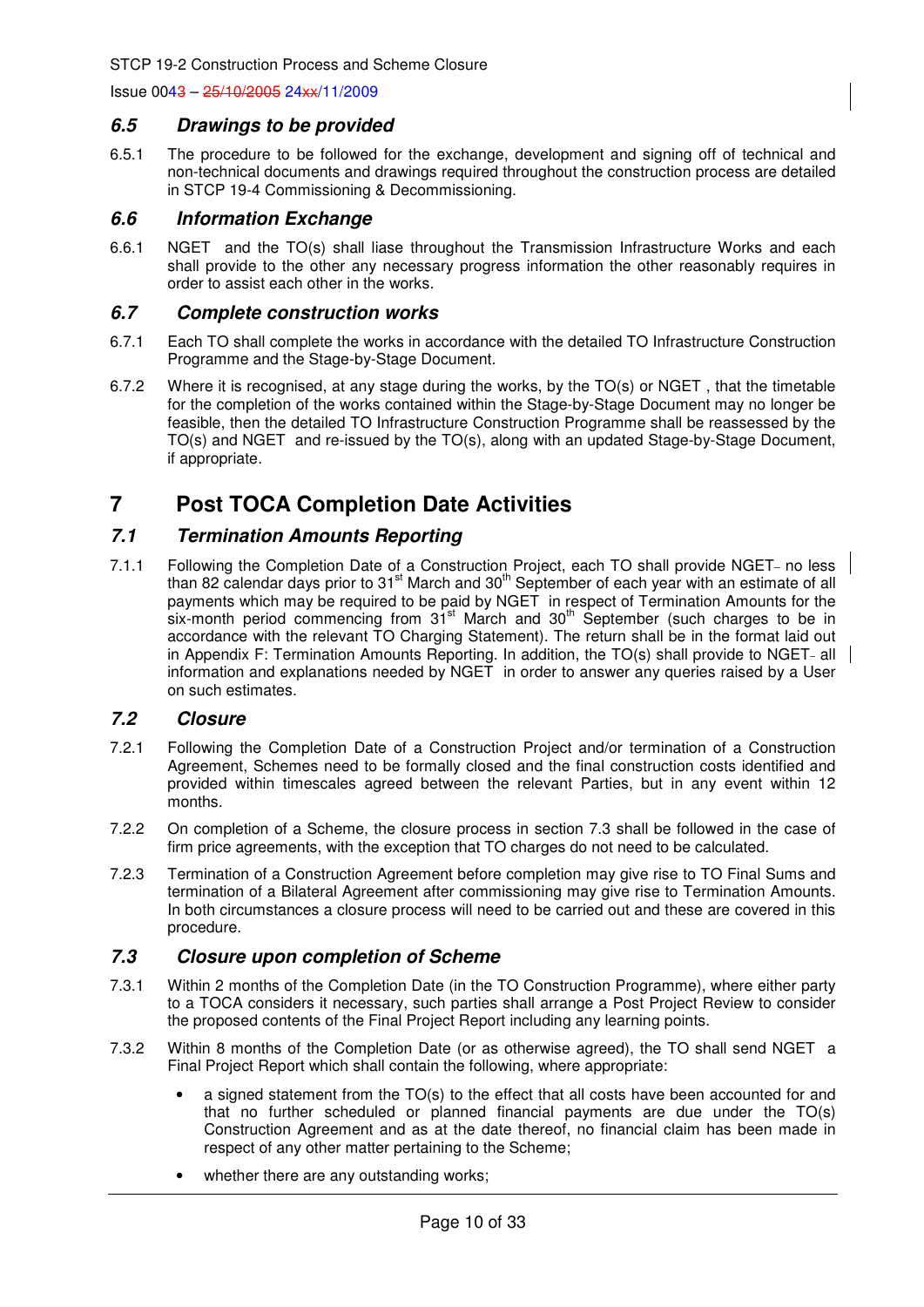Issue 0043 – 25/10/2005 24xx/11/2009

- finalised schedules of data, as identified in Appendix E: Scheme Outturn Charge **Notification**
- lessons learned impacting on the NGET /TO interface;
- variance analysis of finalised schedules of data against the latest schedules provided to NGET ; and
- confirmation by the TO(s) of the addition of appropriate data for the Works to the Connection Site Specification and Services Capability Specification.
- 7.3.3 NGET- shall check the contents of the Final Project Report. If required, NGET shall request further detail/clarification from a TO, specifying a reasonable response time and details of the query.
- 7.3.4 The relevant TO shall supply the further detail or clarification regarding the contents of the Final Project Report if requested by NGET-.
- 7.3.5 Where a User has a query concerning the outturn charges based upon those figures provided in the Final Project Report, the process set out in the STCP 14-3 Customer Charging Queries, shall be followed.
- 7.3.6 When the closure process has been completed NGET -shall notify the TO(s) and confirm NGET 's acceptance of the Final Project Report.
- 7.3.7 In the event that NGET has over/underpaid given the figures in the Final Project Report, the relevant TO shall submit a reconciling invoice to NGET .
- 7.3.8 NGET -shall check the reconciling invoice and settle any outstanding sums in accordance with STCP 13-1 Invoicing and Payment.

### **7.4 Closure upon termination of a TO Construction Agreement**

- 7.4.1 Following the termination of a TO Construction Agreement the TO shall send NGET -an update of outstanding contents and Final Sums and a Termination Report in accordance with the provisions of the TO Construction Agreement.
- 7.4.2 On receipt of the Termination Report, NGET -shall check the data. NGET -may request further detail or clarification from the TO(s) regarding the Termination Report if required.
- 7.4.3 Upon request by NGET the TO(s) shall supply further detail or clarification regarding the Termination Report if required and shall notify NGET of any updates to the previously notified TO Final Sums and/or outstanding Consents.
- 7.4.4 As soon as reasonably practicable, and in any case within 6 months of the termination of the TO(s) Construction Agreement, the TO(s) shall provide NGET with a statement of TO Final Sums together with evidence of such costs having been incurred and/or paid, and/or having been committed to be incurred including any interest thereupon. The TO(s) shall also provide a statement signed on behalf of the  $TO(s)$  to confirm that all costs have been accounted for and that no further scheduled or planned financial payments are due under the TO(s) Construction Agreement and as at the date thereof, no financial claim has been made in respect of any other matter pertaining to the Scheme.

## **7.5 Closure upon termination of a Bilateral Agreement**

- 7.5.1 Within 2 Business Days of:
	- NGET receiving notice from a User that the User intends to terminate, Disconnect or partially Disconnect the User Equipment which is connected to a TO's Transmission System; or
	- NGET giving notice of termination to the User

The NGET Lead Person shall issue a notice of termination in the form of a Scheme Briefing Note ("SBN") (see STCP18-1 Connection and Modification Application, Appendix B.1) to each Affected Party's Named Contact. The SBN shall include (where appropriate):

• a copy of the User's notice to terminate and/or Disconnect or a copy of NGET notice of termination;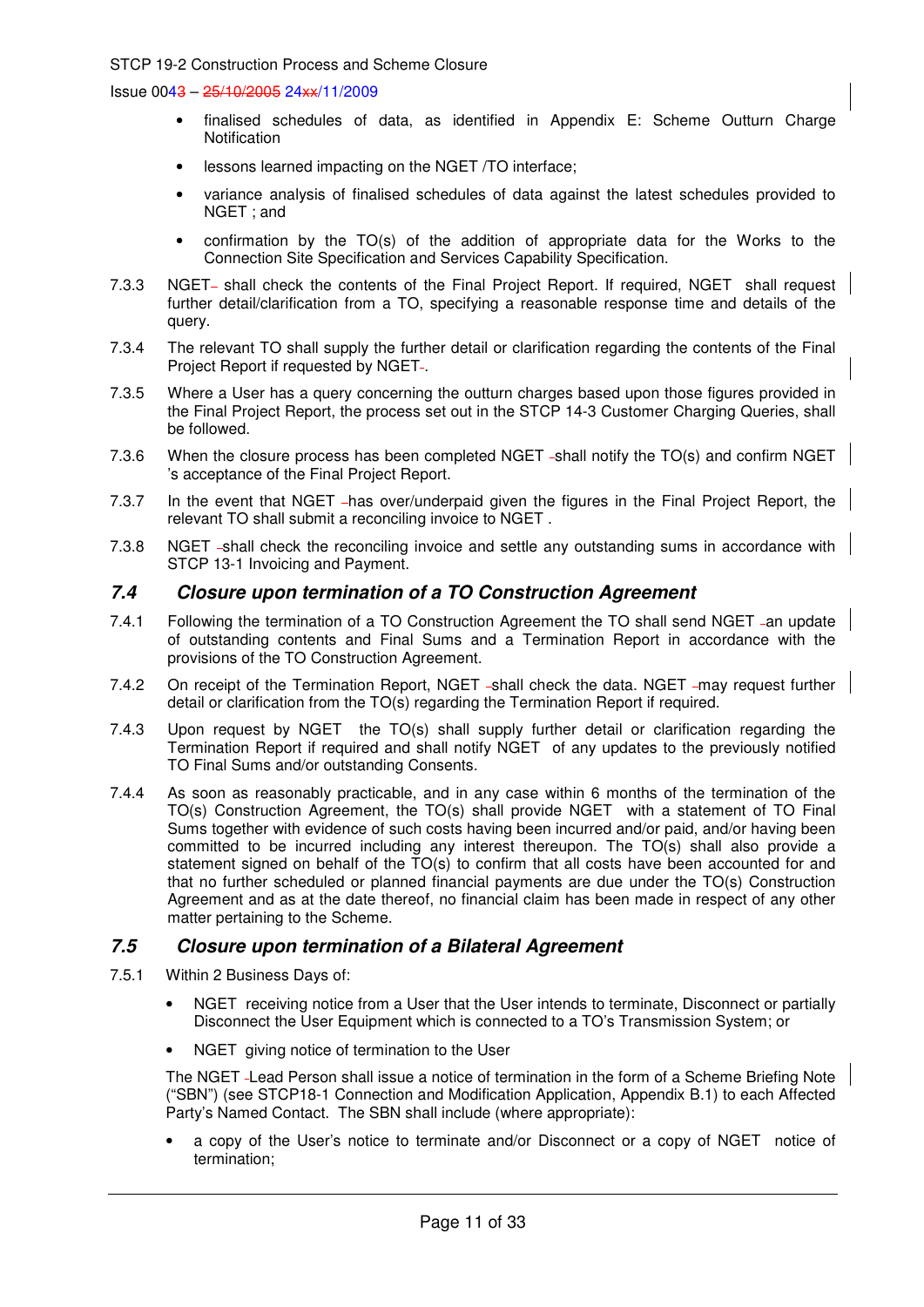- the date of termination;
- the draft Disconnection Notice Programme dates entered by NGET ; and
- details of the Disconnection, identifying the Host TO, Affected TO(s) and Other Affected TO(s) as appropriate, the NGET Lead Person and a NGET Scheme number.
- 7.5.2 If the User gives NGET -more than six months notice of termination, NGET shall only inform the Affected Parties of the User's wish to Disconnect with the User's consent. Should a User withhold its consent then NGET- shall notify the Affected Parties six months prior to the date at which the User wishes to Disconnect.
- 7.5.3 Within 2 Business Days of receipt of an SBN from NGET-, each Affected Party shall acknowledge receipt of such SBN to the NGET Lead Person by email, and shall advise NGET of the identity of that Affected Party's Lead Person. The NGET Lead Person shall update the SBN with details of each Affected Party's Lead Person. All formal communication related to the termination shall be addressed to the appropriate Lead Person, who shall be the TO's representative on the Disconnection Steering Group.
- 7.5.4 The NGET Lead Person and each Affected Party's Lead Person shall agree a date to meet and discuss the Disconnection Notice Programme. NGET -shall update the SBN to record this date. This meeting may be cancelled if the Parties agree that it is not required.
- 7.5.5 As soon as reasonably possible, but in any event within 2 Business Days of sending the SBN to each Affected Party, the NGET Lead Person shall confirm the latest version of the Planning Assumptions to be used by the Affected Parties in assessing the termination. The Host TO shall determine which Connection assets may be redundant as a result of the User's notice to Disconnect or NGET 's notice of termination to the User.
- 7.5.6 Following receipt of the confirmation of the Planning Assumptions to be used in assessing the termination from NGET-, each Affected Party shall take into account the Planning Assumptions when considering any implications on the draft Disconnection Notice Programme.
- 7.5.7 The dates within the Disconnection Notice Programme shall be agreed by the NGET- Lead Person and each Affected Party's Lead Person within 10 Business Days of receipt by the Affected Parties of the SBN. Any proposed amendments to the Disconnection Notice Programme shall be submitted to the NGET Lead Person at least one Business Day prior to any meeting of the Disconnection Steering Group.
- 7.5.8 In accordance with the agreed Disconnection Notice Programme and prior to the Termination Date, Affected TO(s) shall prepare and issue a Termination Report to the NGET-Lead Person.
- 7.5.9 The Termination Report shall contain the following details where appropriate:
	- the estimated cost of removal of equipment/Disconnection/storage, the estimated cost of making good the condition of the site, or estimate of any other cost associated with the termination, and shall provide as soon as practicable, evidence of such costs having been incurred;
	- assets in respect of which a Termination Amount is payable, which are re-used at the same Connection Site or elsewhere in the GB-National Electricity Transmission System, including infrastructure assets;
	- assets in respect of which a Termination Amount is payable which are disposed or made redundant as a result of the Disconnection;
	- any outstanding works with a programme for their completion;
	- consideration of the effect on other agreements (e.g. Interface Agreement, rental agreement, lease agreement, wayleave agreement);
	- timescales for the Disconnection and removal of assets:
	- de-commissioning timescales;
	- environmental and consents issues;
	- impact on other customers and Third Party Works (the NGET Lead Person to establish the requirements of any remaining connected customers); and,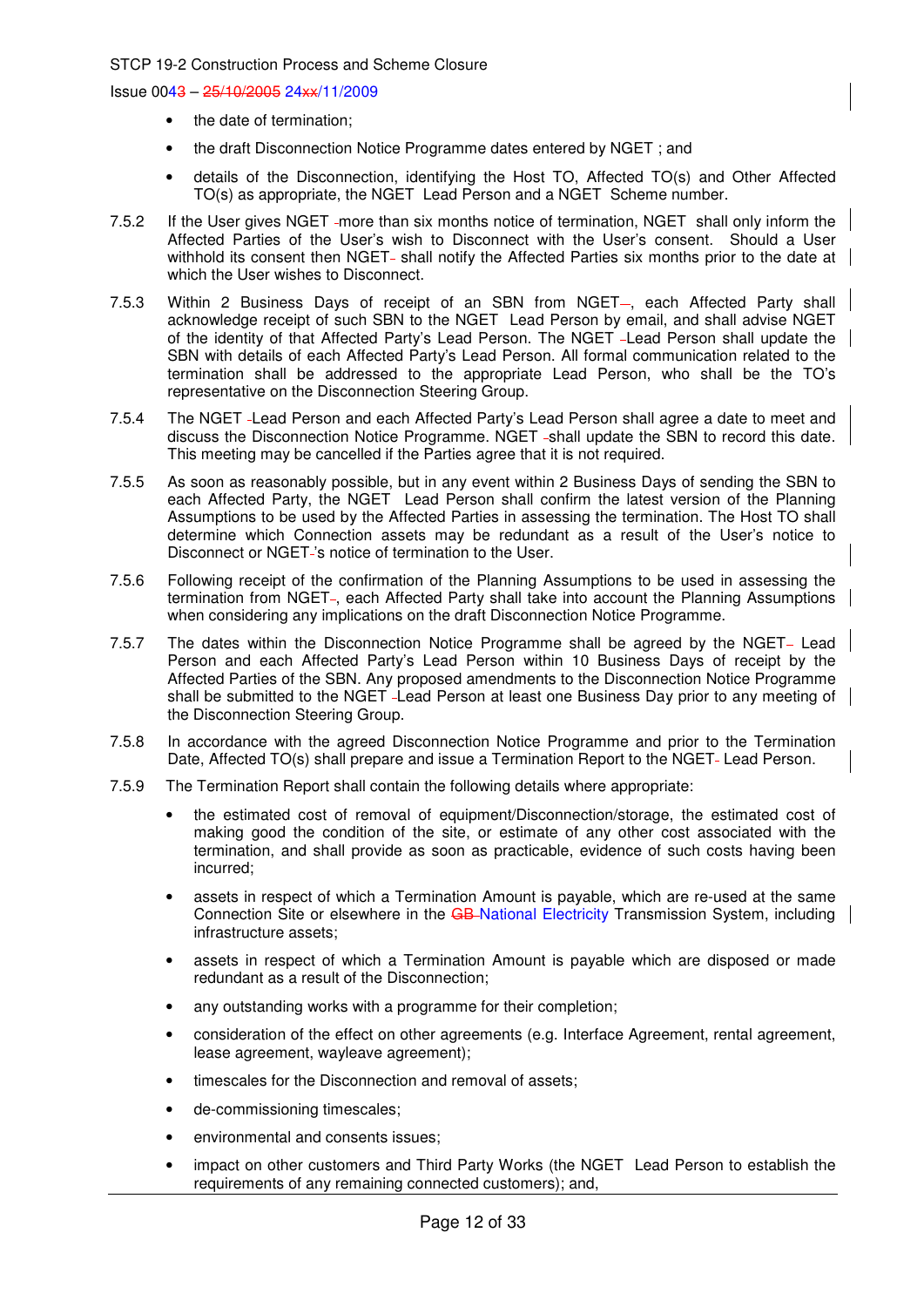Issue 0043 – 25/10/2005 24xx/11/2009

- consideration of removal of communications.
- 7.5.10 If there is a requirement to reinforce a TO's Transmission System as a result of the notice to Disconnect then this infrastructure reinforcement shall be identified in accordance with STCP 16- 1 Investment Planning.
- 7.5.11 NGET -shall check the contents of the Termination Report and shall request further detail/clarification from the Affected Parties if required. NGET- and the Affected Parties shall meet to discuss the Disconnection where required by NGET. The NGET- Lead Person may request an updated Termination Report from an Affected Party to reflect any agreed changes resulting from such discussions. Upon such a request the Affected Parties shall provide to the NGET Lead Person the requested updated Termination Report as soon as reasonably practicable and no later than the Termination Date.
- 7.5.12 NGET and Affected TO(s) shall liaise to discuss indicative Outage requirements (in accordance with STCP 11-1 Outage Planning and endeavouring to meet the User's Disconnection date) and agree which assets (if any) should be removed from the System.
- 7.5.13 Following submission of the final Termination Report to NGET-, the TO:
- shall calculate the Termination Amounts (in accordance with that TO's Charging Methodology); and
- invoice NGET for such Termination Amounts.
- 7.5.14 NGET -shall settle any Termination Amounts pursuant to section 7.5.13 in accordance with STCP 13-1 Invoicing and Payment.

## **7.6 Termination Amounts – Re-use**

- 7.6.1 This section 7.6 deals with issues relating to re-use of TO(s) assets in respect of which Termination Amounts have been paid by NGET-.
- 7.6.2 The TO(s) shall use reasonable endeavours to re-use assets where Termination Amounts have been paid. If at any point, the TO(s) re-use or dispose of any of the assets contained in the Termination Report, they shall immediately inform NGET-. In the event that a Termination Amount has been paid in respect of assets and the TO subsequently re-uses such assets, that TO shall pay to NGET- the net asset value of such asset.
- 7.6.3 Upon request in writing, at the cost of NGET , and no more frequently than once each calendar year, the TO(s) shall issue a certificate indicating whether or not such assets have been re-used. If, at any time, the TO(s) decide that it is not economic to retain any Plant or Apparatus constituting any asset in respect of which Termination Amounts have been paid it may, at its reasonable discretion, dispose of the said Plant and/or Apparatus and pay NGET any sums due based on the net asset value of such asset.

## **7.7 Disconnection**

- 7.7.1 The Host TO shall give, and NGET -shall procure that any relevant User gives, such rights to access land as are reasonably required in order to facilitate the removal of the User's Equipment and Host TO's assets on each other's land.
- 7.7.2 The Host TO assets shall be physically Disconnected and removed from the Transmission System in accordance with STCP 19-4, Commissioning & Decommissioning.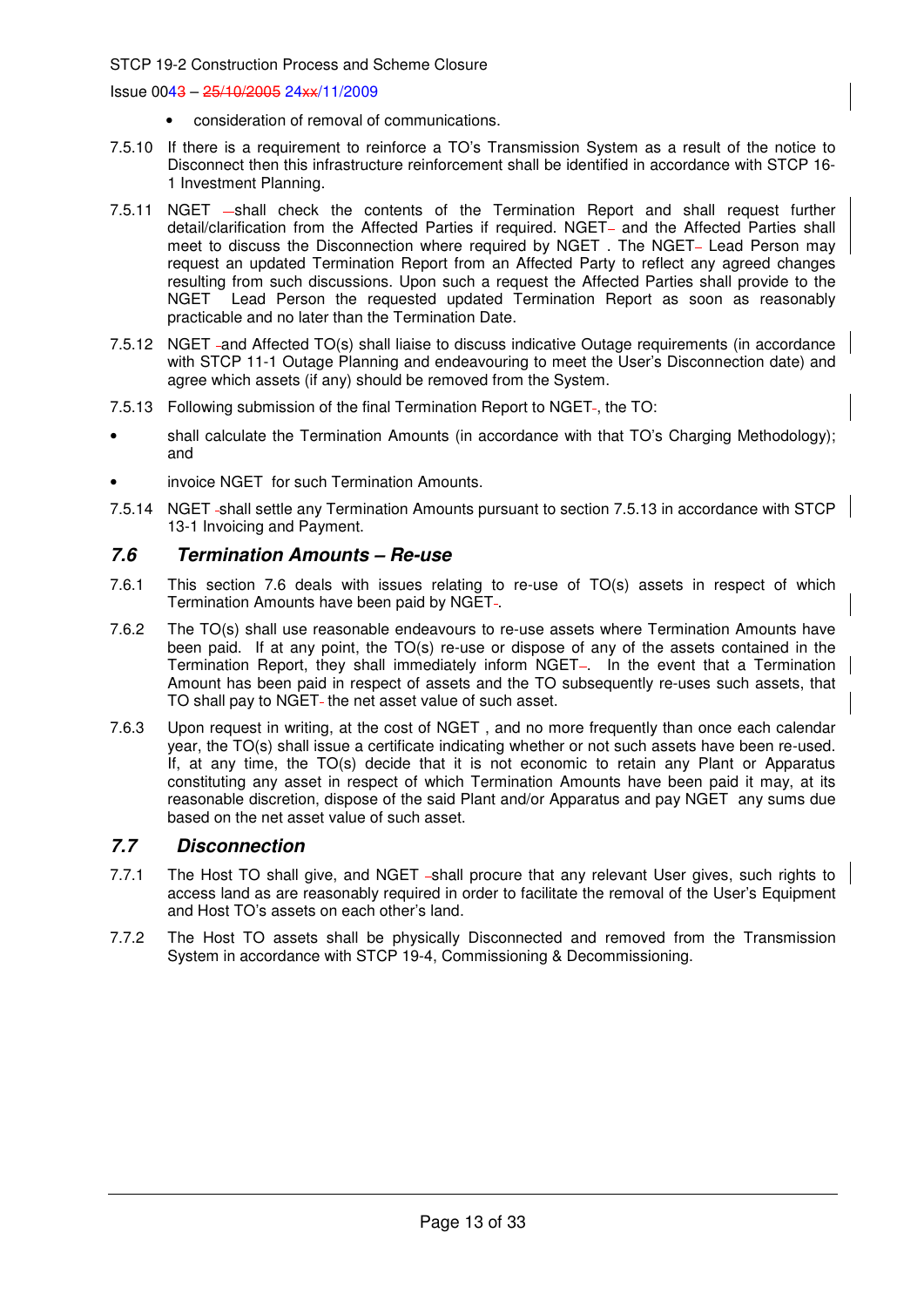## **Appendix A: Process Diagrams**

Note that the Process Diagrams shown in this Appendix A are for information only. In the event of any contradiction between the process represented in this Appendix and the process described elsewhere in this STCP, then the text elsewhere in this STCP shall prevail.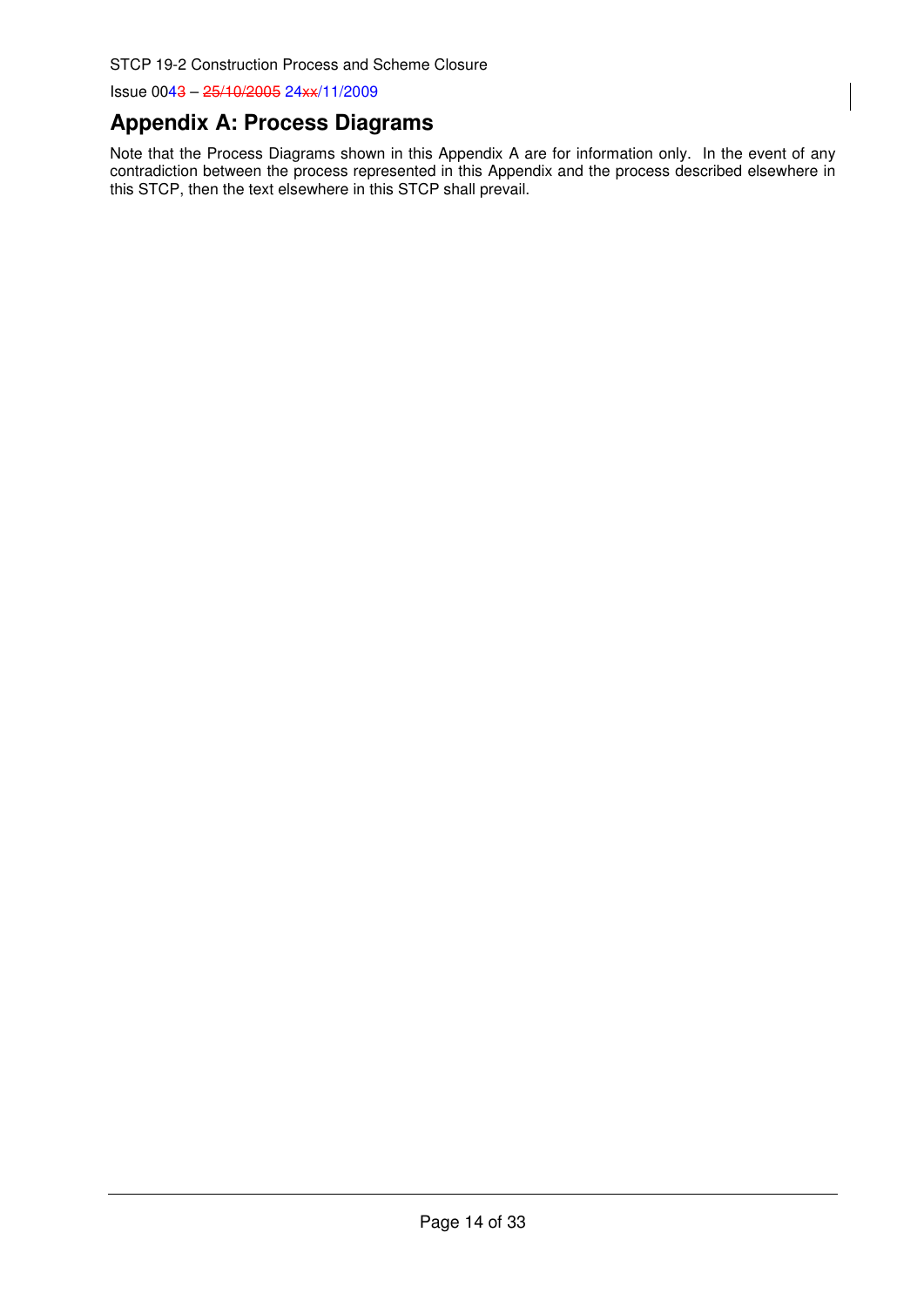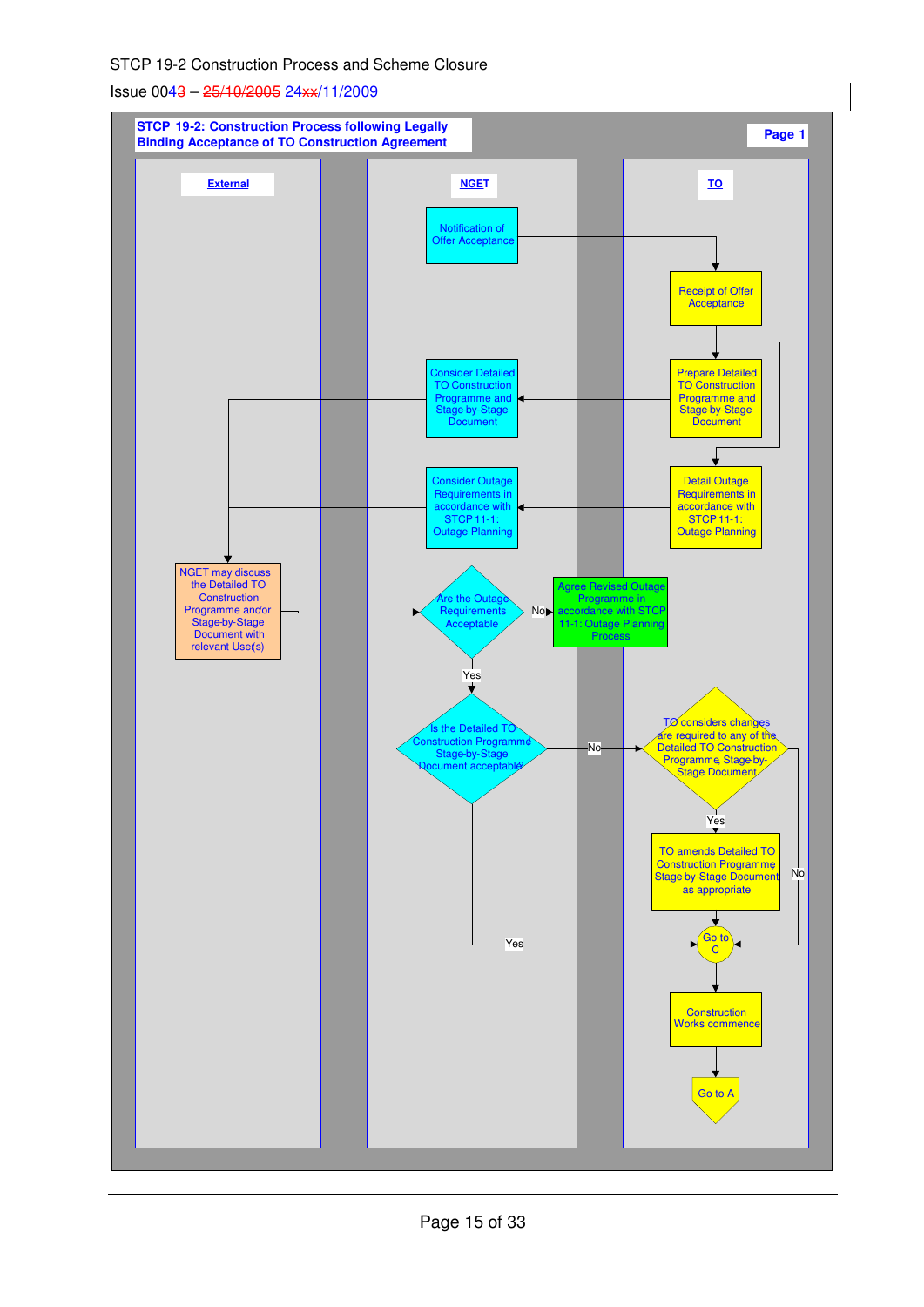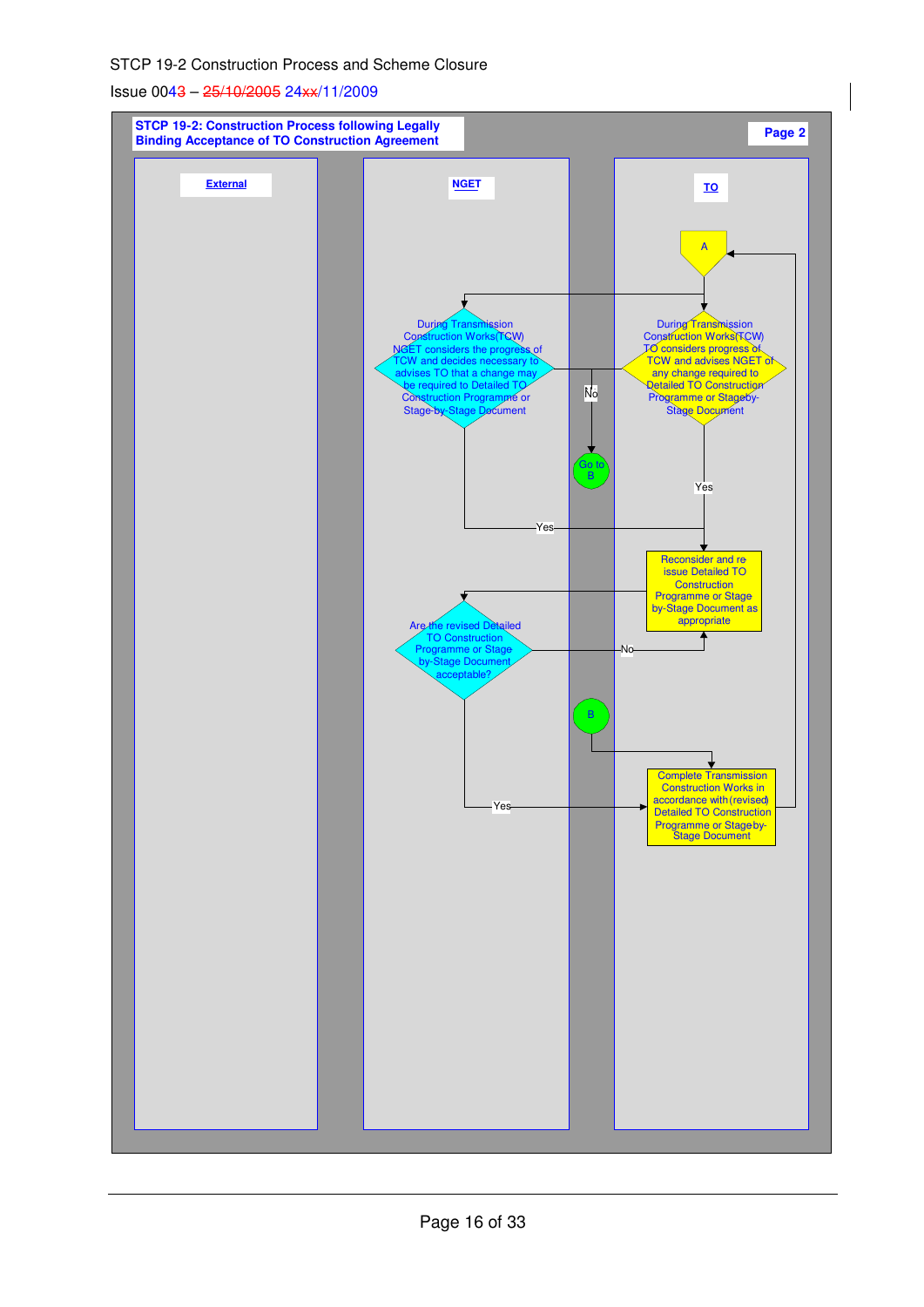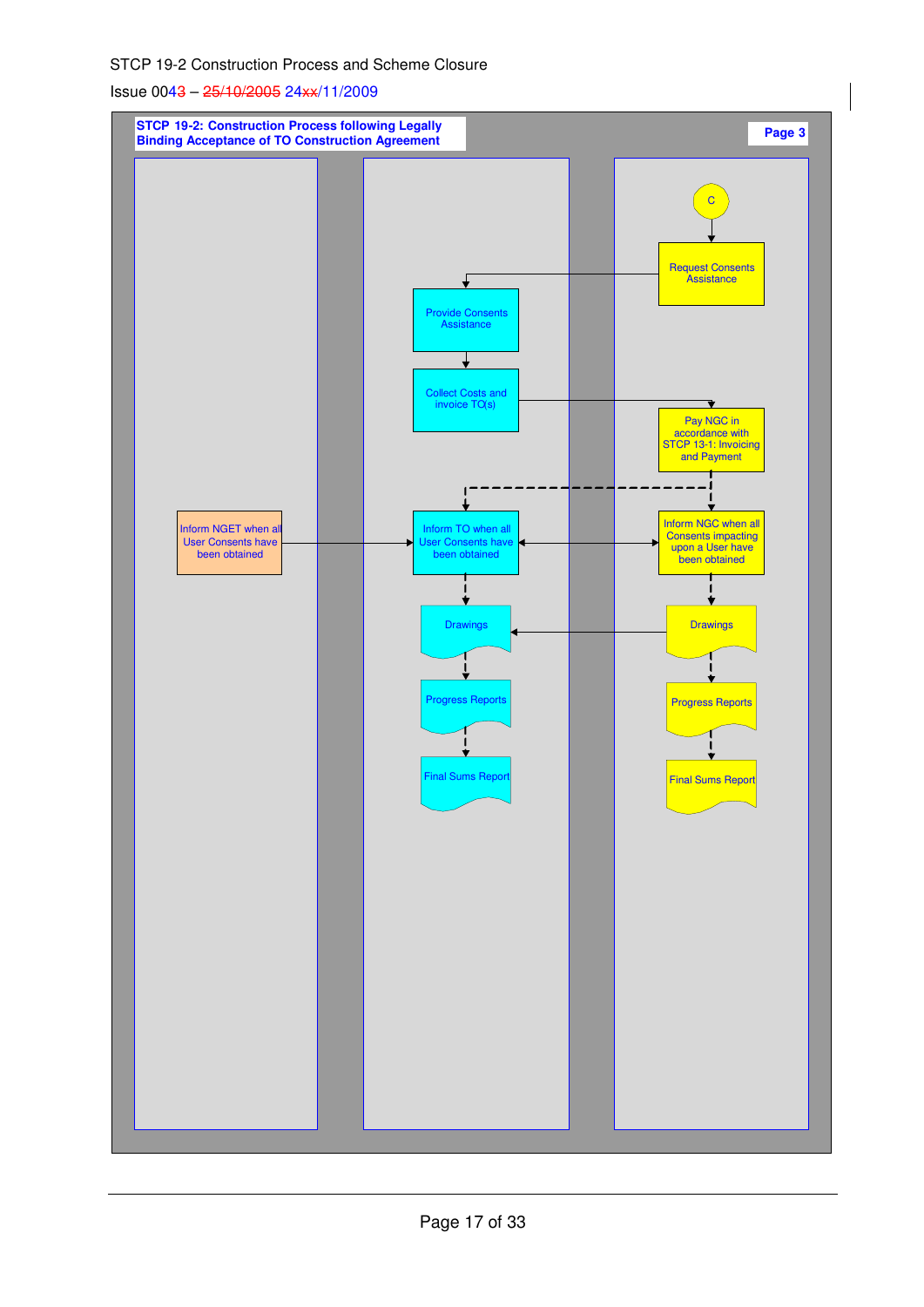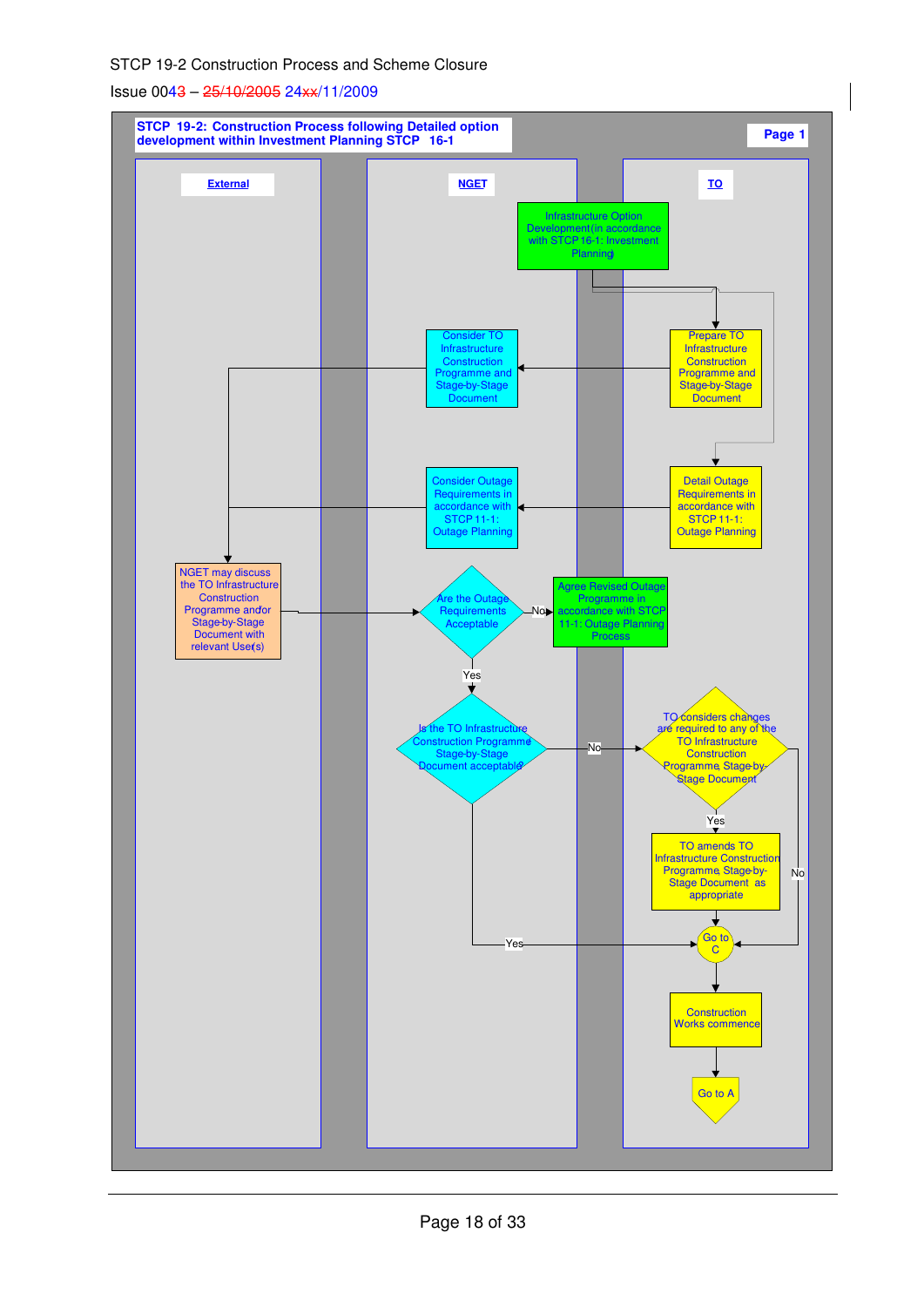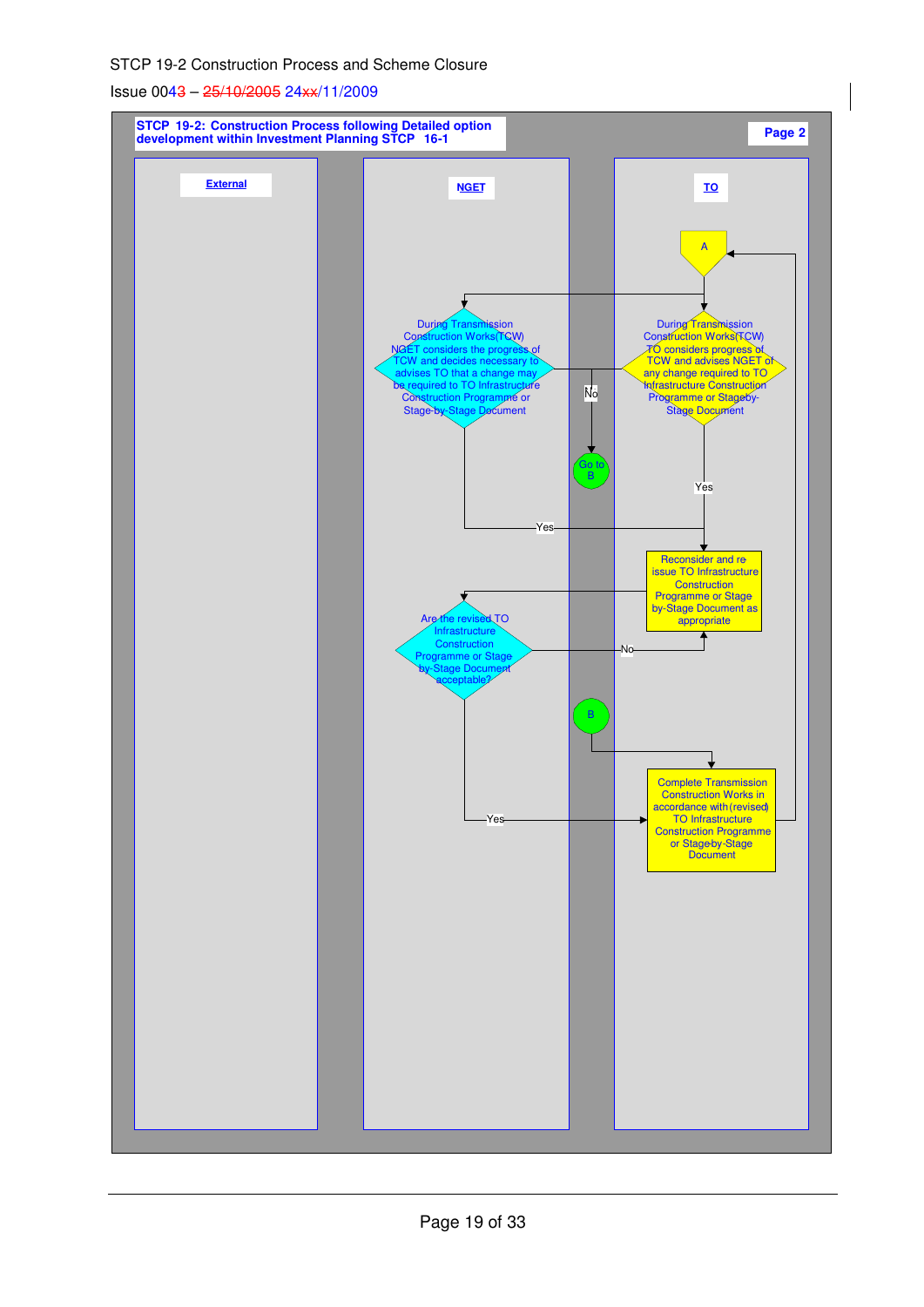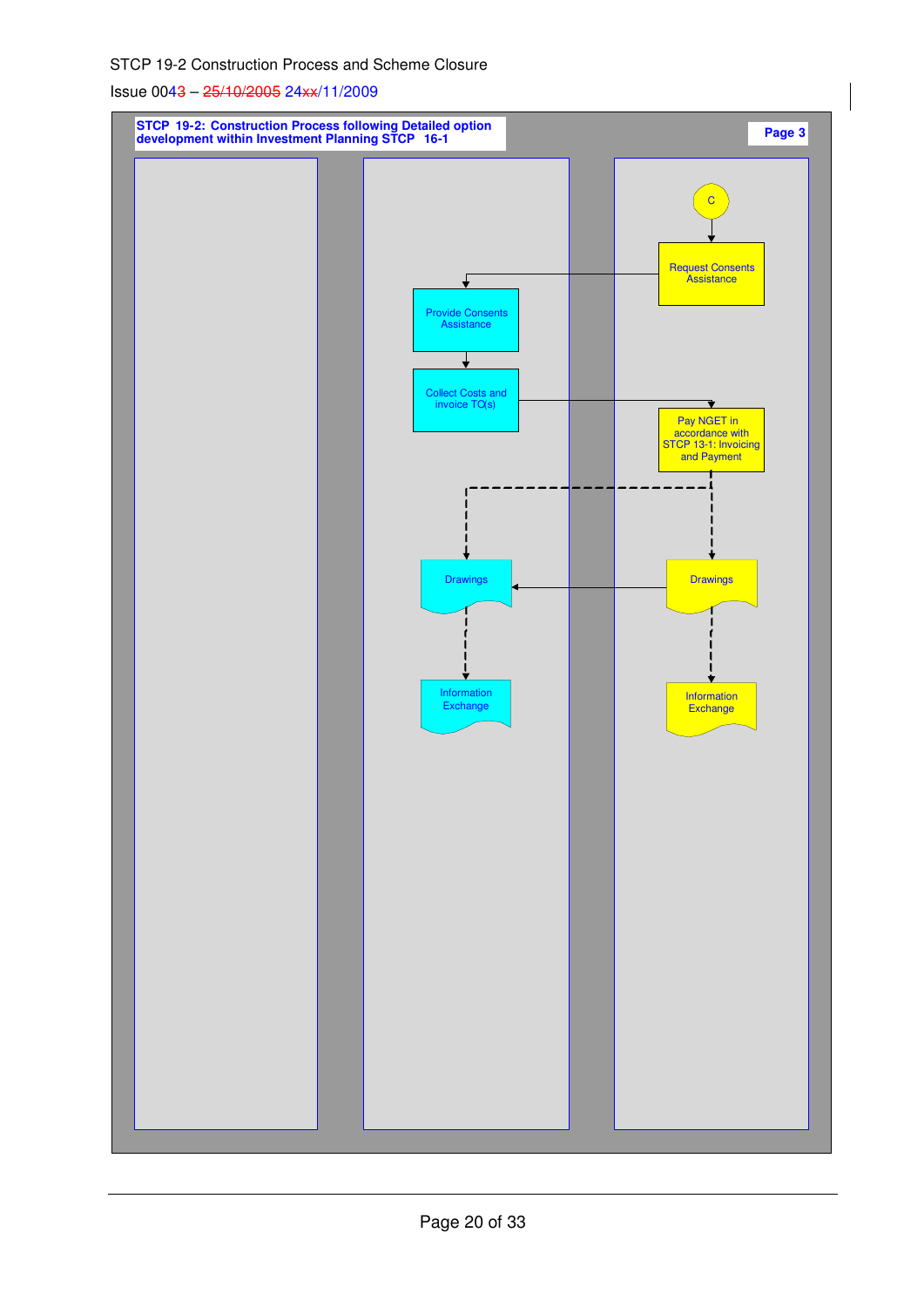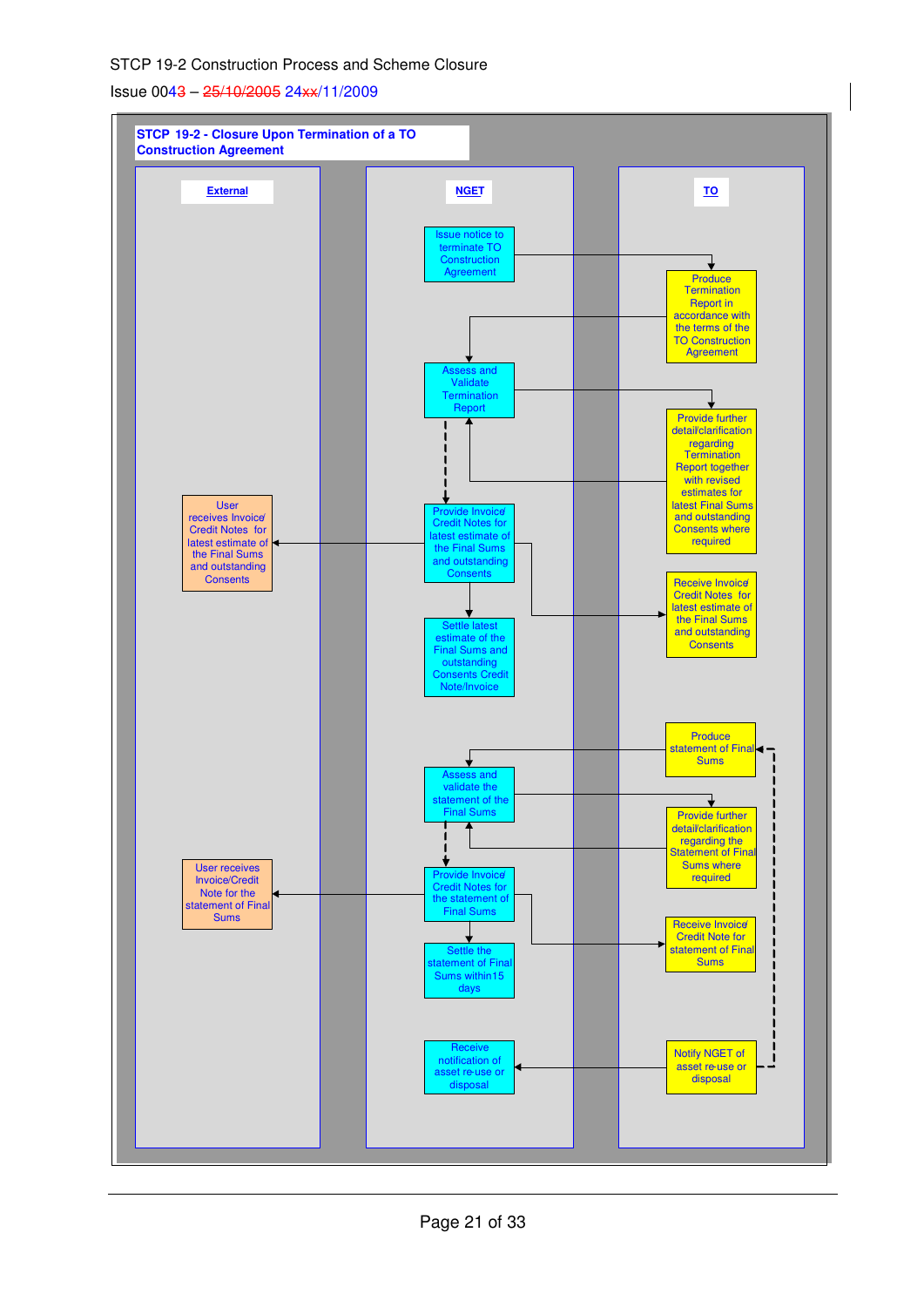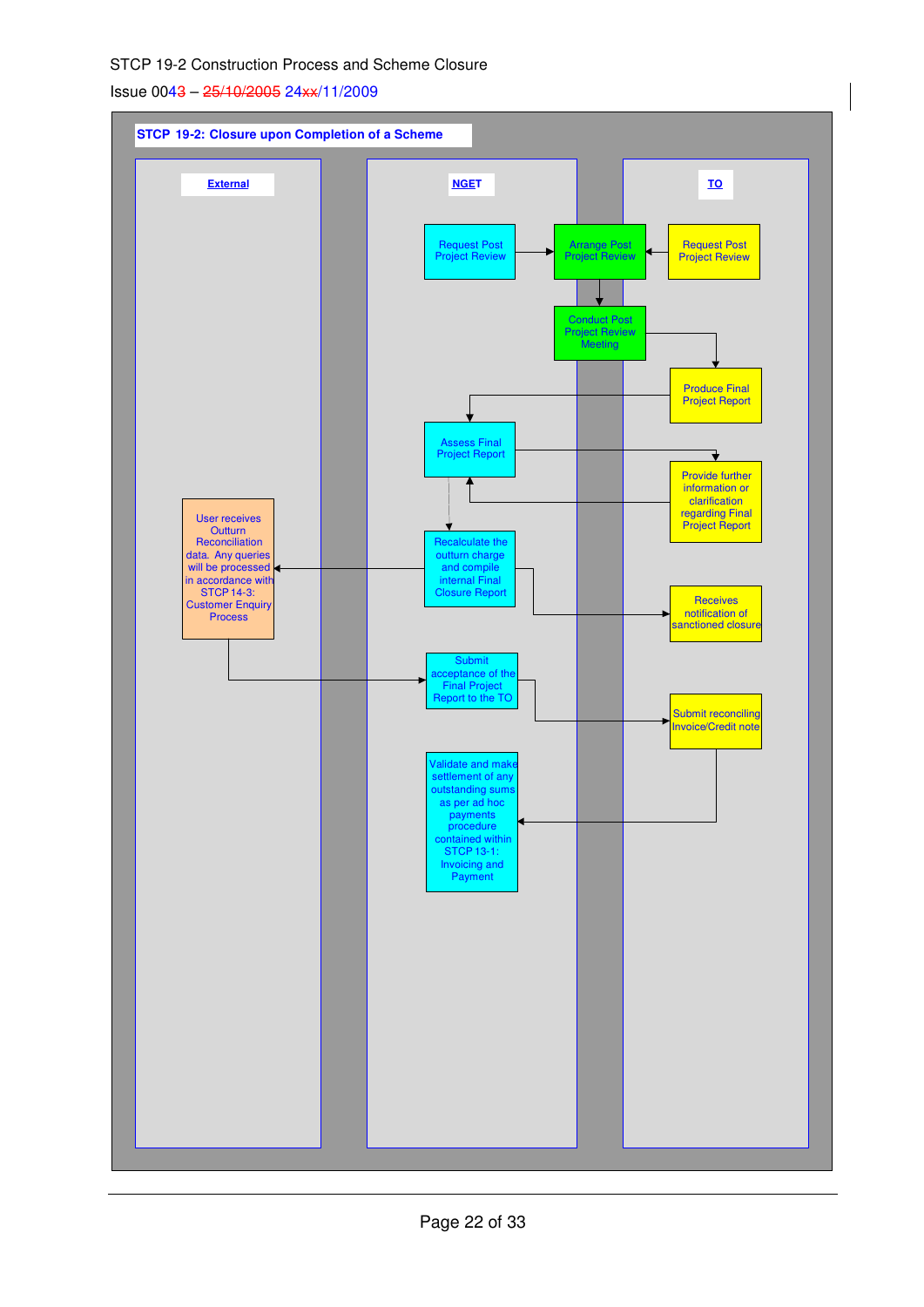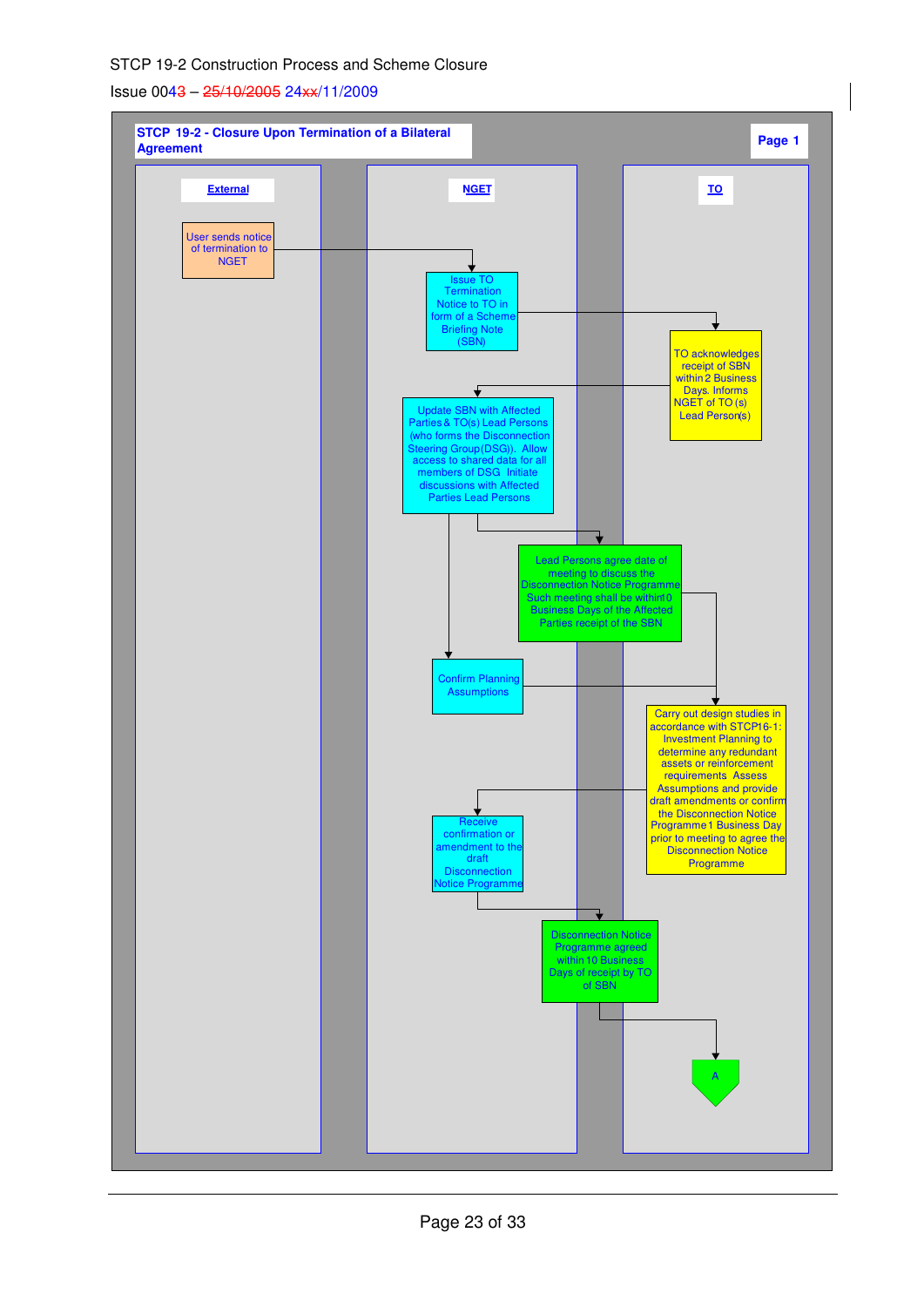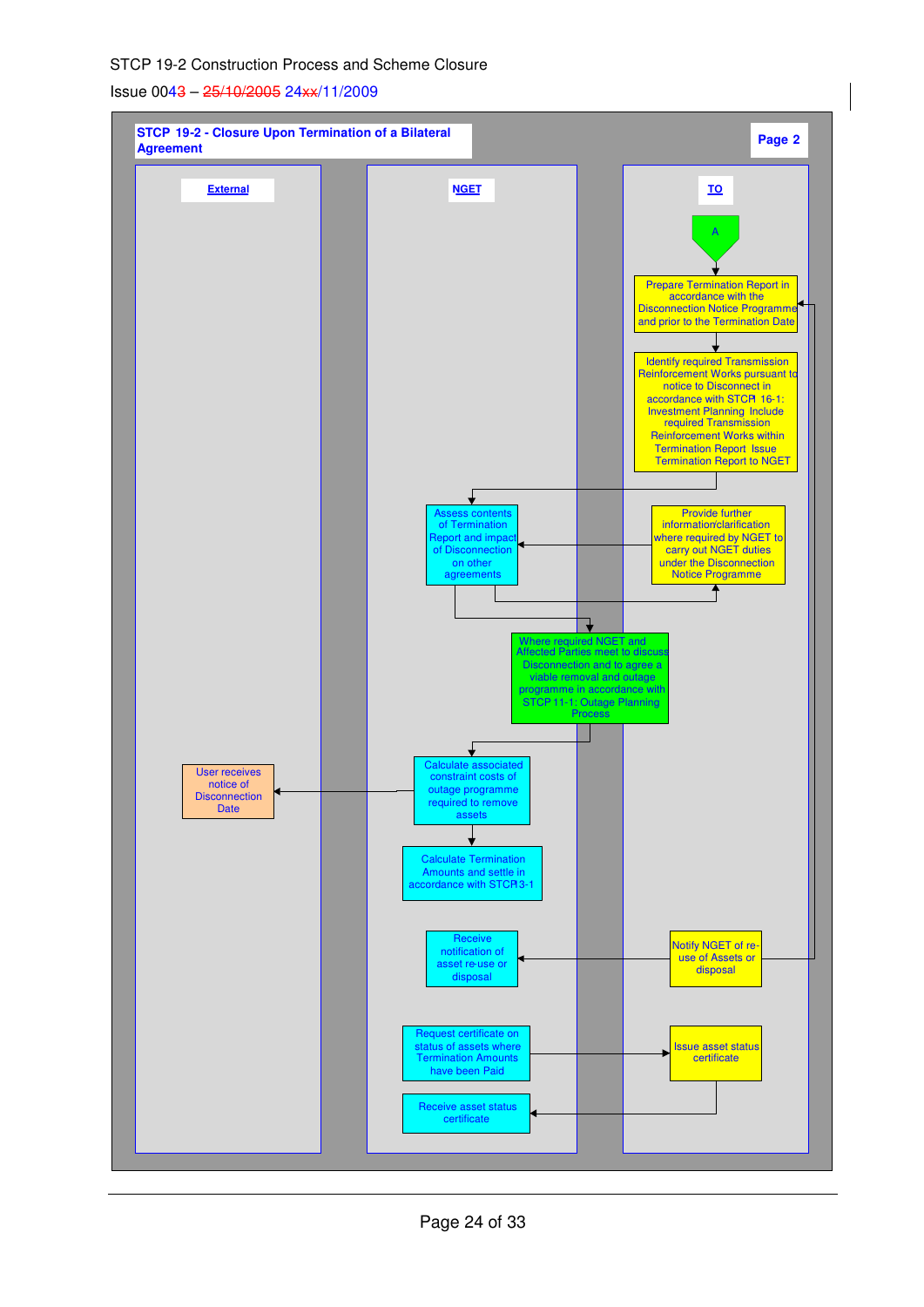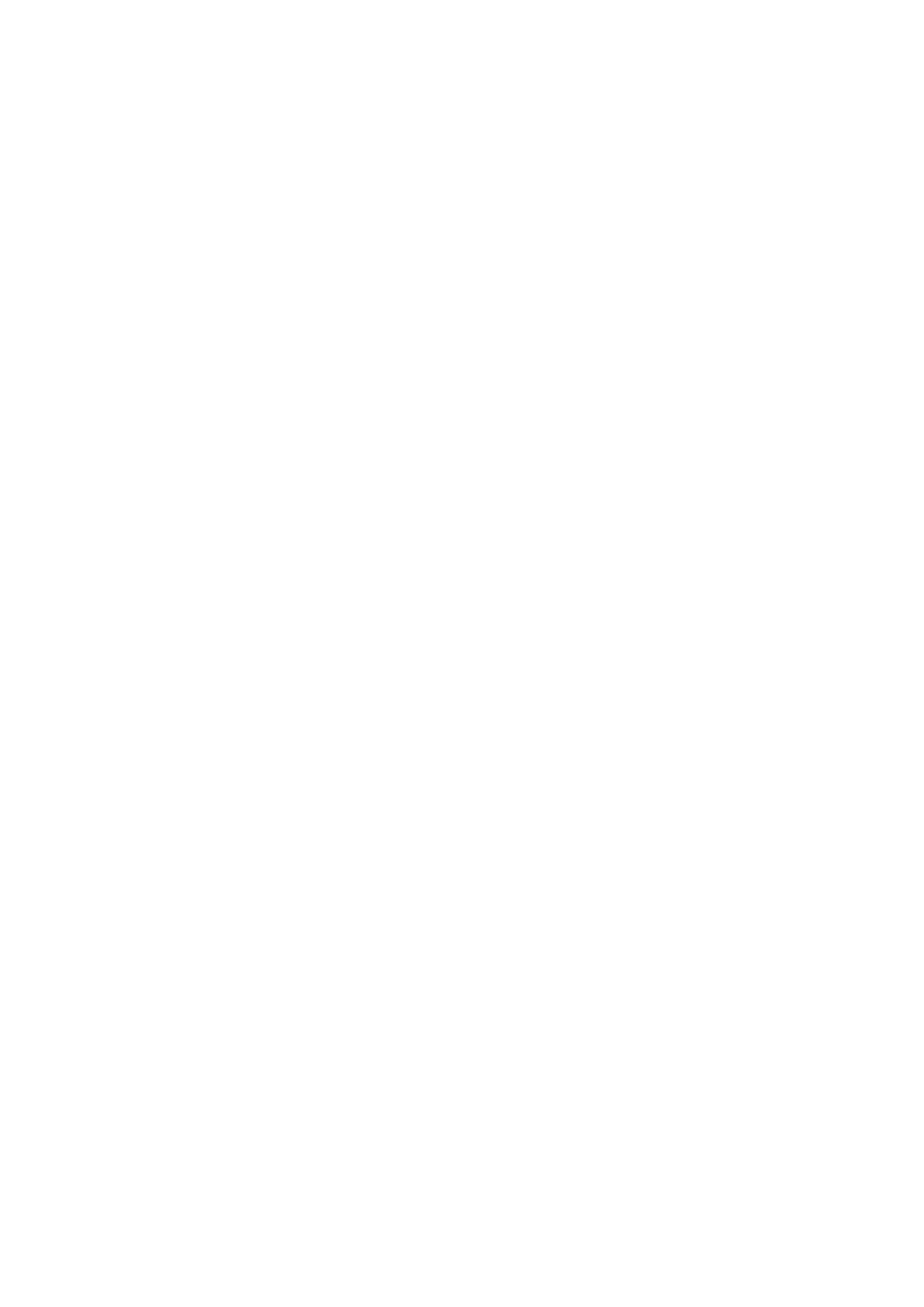## **Appendix B: Consents Reporting Pro-Forma:**

|                    | <b>Consents Status Report under STCP 19-2</b> |       |
|--------------------|-----------------------------------------------|-------|
| To (at NGET):      |                                               | User: |
| From (at TO):      |                                               | Site: |
| Date:              |                                               |       |
| <b>NGET</b> scheme |                                               |       |
| no:                |                                               |       |

|                                  | А                                       | в                                    | C                                   | D                                                     |
|----------------------------------|-----------------------------------------|--------------------------------------|-------------------------------------|-------------------------------------------------------|
| <b>Consents</b><br><b>Detail</b> | <b>Value of Consents</b><br>incurred to | <b>Unspent</b><br><b>Commitments</b> | <b>Future</b><br><b>Commitments</b> | <b>Expected Total</b><br><b>Consents</b><br>$(A+B+C)$ |
|                                  | <b>Total</b>                            | <b>Total</b>                         | <b>Total</b>                        | <b>Total</b>                                          |
|                                  | $E(ex\ vat)$                            | $E(ex\ vat)$                         | $E(ex\ vat)$                        | $E(ex\ vat)$                                          |
|                                  |                                         |                                      |                                     |                                                       |
|                                  |                                         |                                      |                                     |                                                       |
|                                  |                                         |                                      |                                     |                                                       |
|                                  |                                         |                                      |                                     |                                                       |
|                                  |                                         |                                      |                                     |                                                       |

## **Progress this Period**

[headline summary]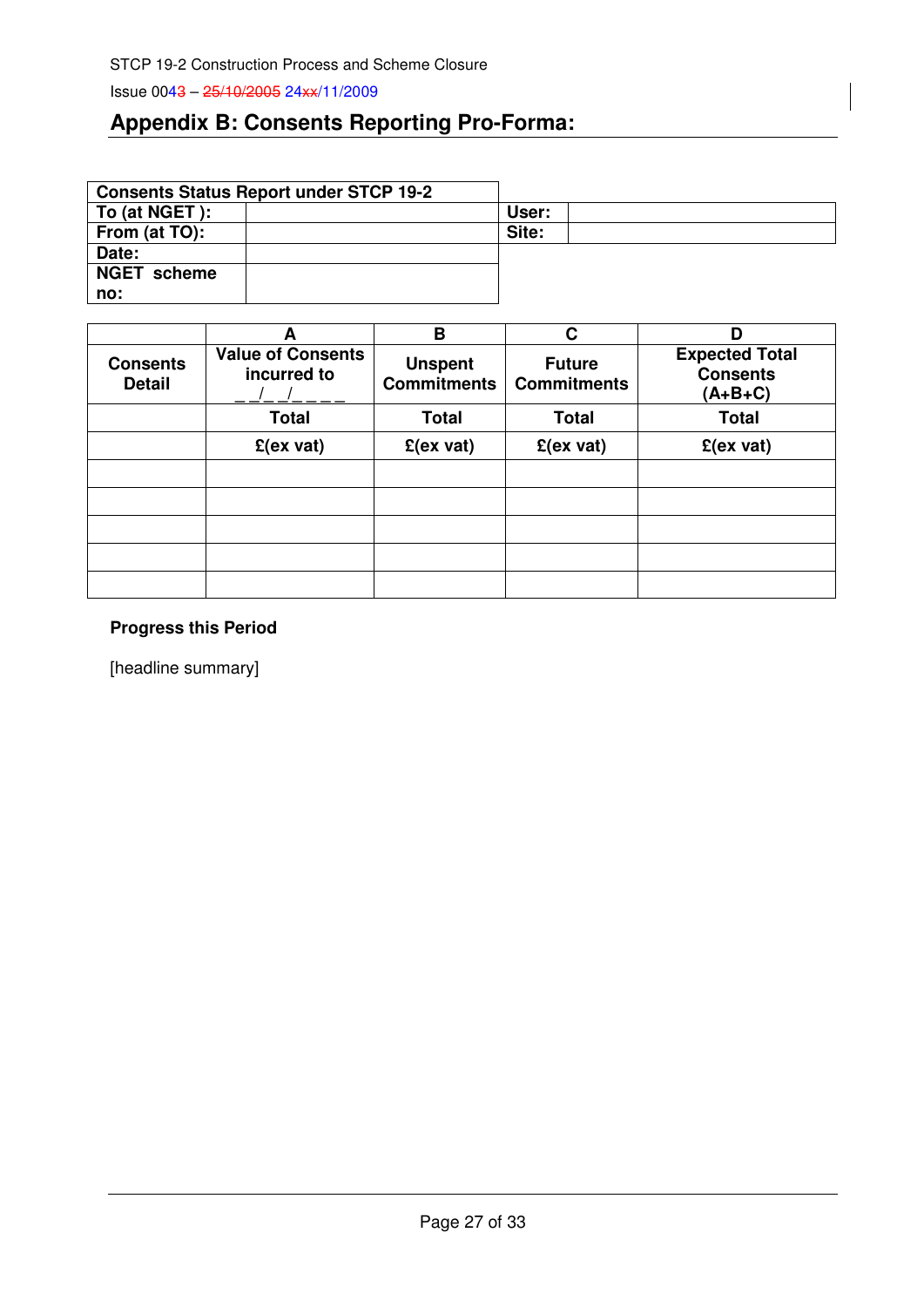## **Appendix C: Quarterly Reporting Pro Forma**

**TO:** 

**SITE: [ ]** 

**CONNECTION OF: [USER ]** 

## **CONTRACT REFERENCE:**

**Quarterly Report: [First/Second/Third/Fourth] Quarter 200[ ]** 

**Switchgear and Civils (composite/other contract)** 

OHL Line Contract

Cable Contract

Unlicensed Work (where material to progress of Licensed Work/Impacts on Connection Date)

Programme and Consents

## **Bilateral Connection Agreement / TO Construction Agreement and Associated Issues**

## **[Costs – For Indicative Priced Agreements**

The costs underlying the Connection Charges set out in the Bilateral Connection Agreement dated  $\lceil$   $\rceil$  have increased / decreased by approximately  $\lceil$  %, and the Connection Charges shall be likely to change by a corresponding proportion. Similarly, the TO Final Sums liability for the remainder of the Detailed TO Construction Programme shall also change correspondingly. ]

## **[Costs – For Firm Priced Agreements**

The costs underlying the Final Sums for the Bilateral Connection Agreement dated [

 ] have increased / decreased by approximately [ %], and the Final Sums shall be likely to change by a corresponding proportion. ]

Confirmation that the scope of works have not changed.

Confirmation that the programme has not changed.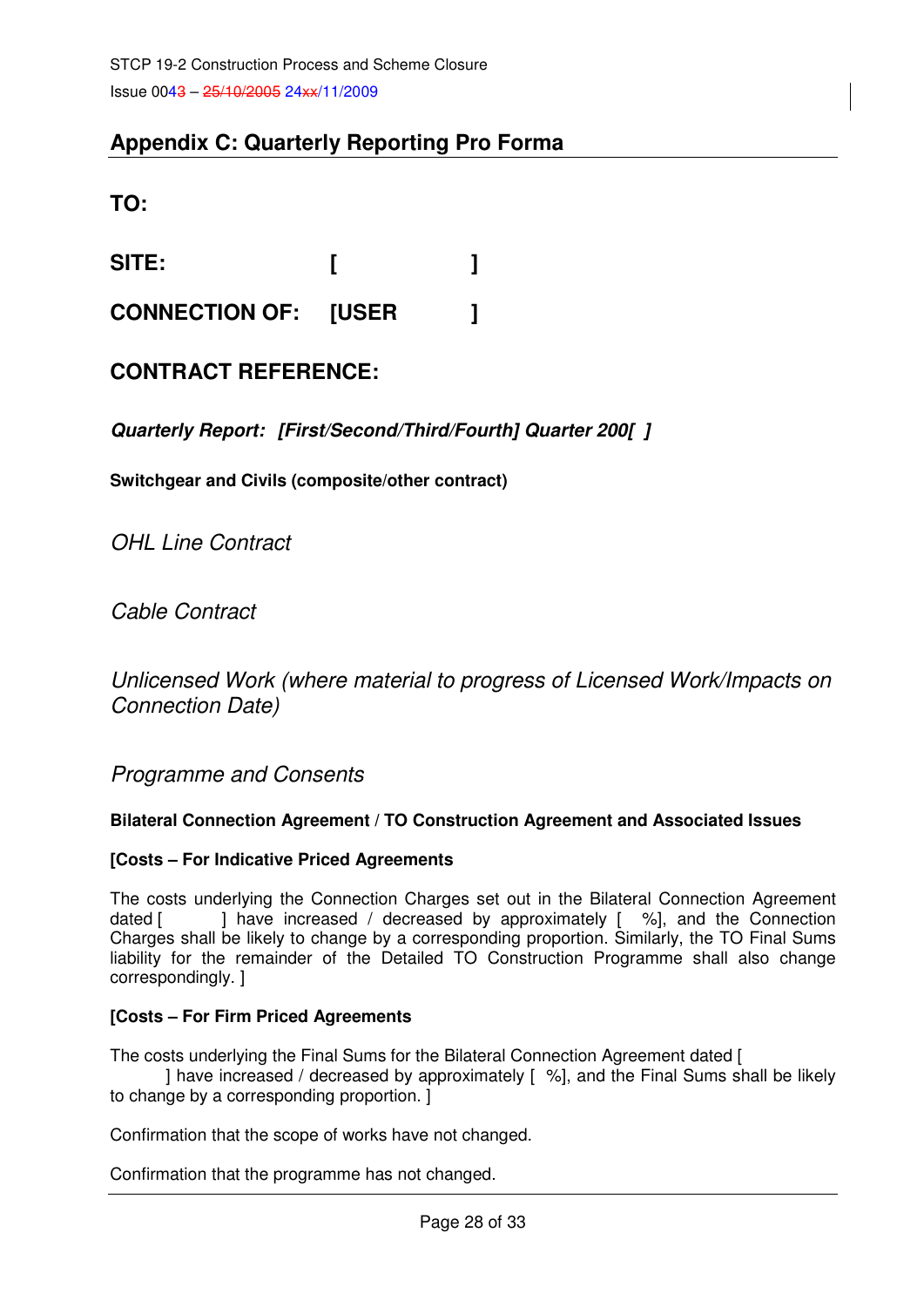## **Appendix D: TO Final Sums Reporting**

## **BI-ANNUAL TO FINAL SUMS REPORT**

\_\_\_\_\_\_\_\_\_\_\_\_\_\_\_\_\_\_\_\_\_\_\_\_\_\_\_\_\_\_\_\_\_\_\_

**TO:** 

**User:** 

**Site:** 

## **NGET Scheme No:**

Amount due and amount which shall or might fall due for the period commencing on and including [xx/xx/xxxx] and ending on and including [xx/xx/xxxx].

1. Engineering Charges & expenses for obtaining Consents

## 2. TO Final Sums

## **Explanatory notes:**

[To include explanation of major variances, risks, key issues etc]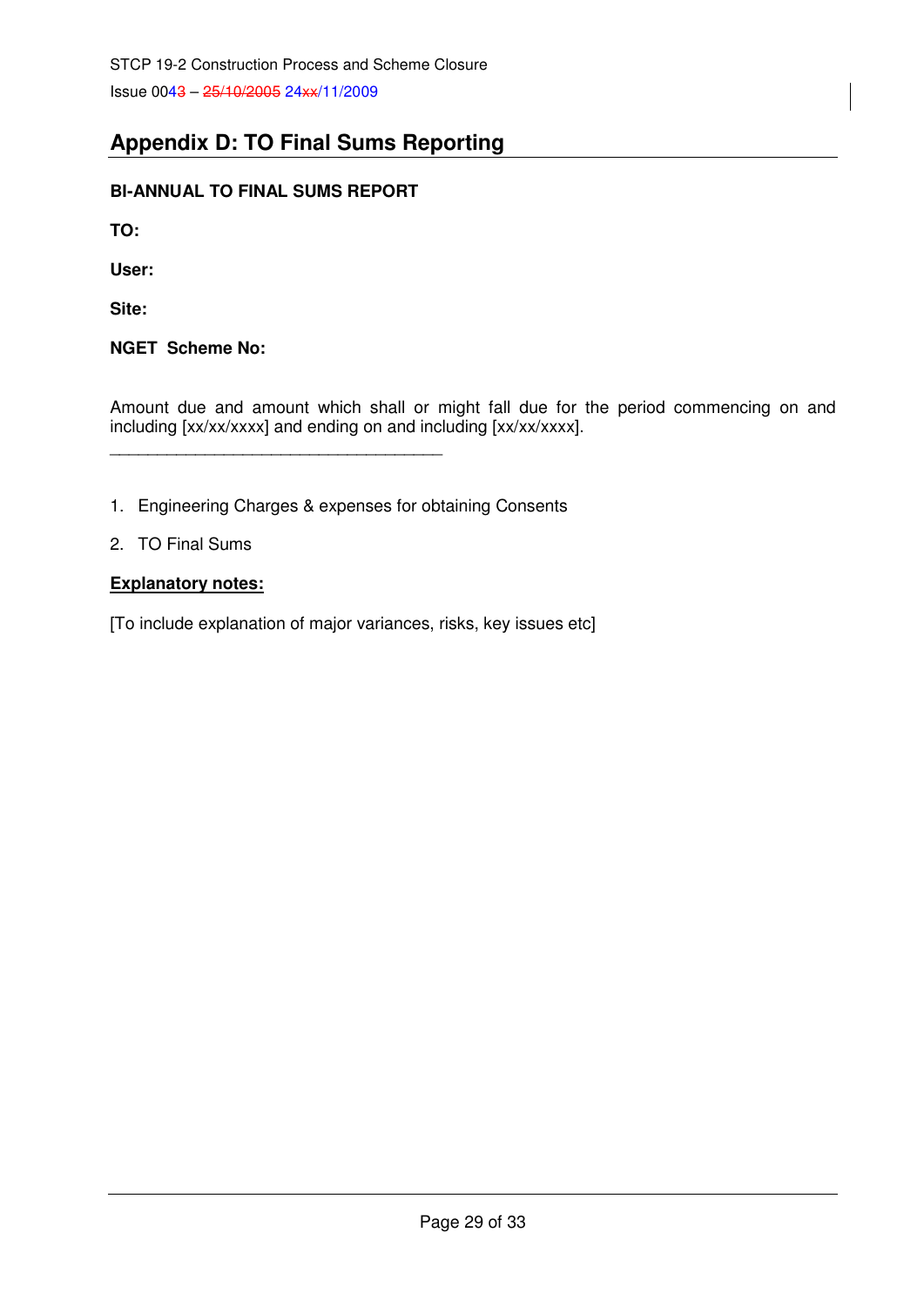Issue 003 – 20/10/2005

## **Appendix E: Scheme Outturn Charge Notification**

## **Scheme Outturn Charge Notification**

**Charge Basis**

| Users:                | Year                         | 2005/06 | 2006/07 |
|-----------------------|------------------------------|---------|---------|
| Agreement Reference:  | Rate of Return %             |         |         |
| Site:                 | Depreciation %               |         |         |
| <b>Charging Date:</b> | Site Specific Maintenance %  |         |         |
|                       | Transmission Running Costs % |         |         |

| <b>Connection Asset</b> | GAV in year prior to<br>outturn | Year prior to outturn | GAV in year of outturn | Year of outturn       |
|-------------------------|---------------------------------|-----------------------|------------------------|-----------------------|
|                         | @ April 2005 price              | 2005/06 annual charge | @ April 2006 price     | 2006/07 annual charge |
|                         |                                 |                       |                        |                       |
|                         |                                 |                       |                        |                       |
|                         |                                 |                       |                        |                       |
|                         |                                 |                       |                        |                       |
| Total                   | £0.00                           | E0.00                 | £0.00                  | £0.00                 |

**Where applicable** 

|                       | Outturn One-off Charge at |  |       |
|-----------------------|---------------------------|--|-------|
| <b>Charging Date:</b> |                           |  | £0.00 |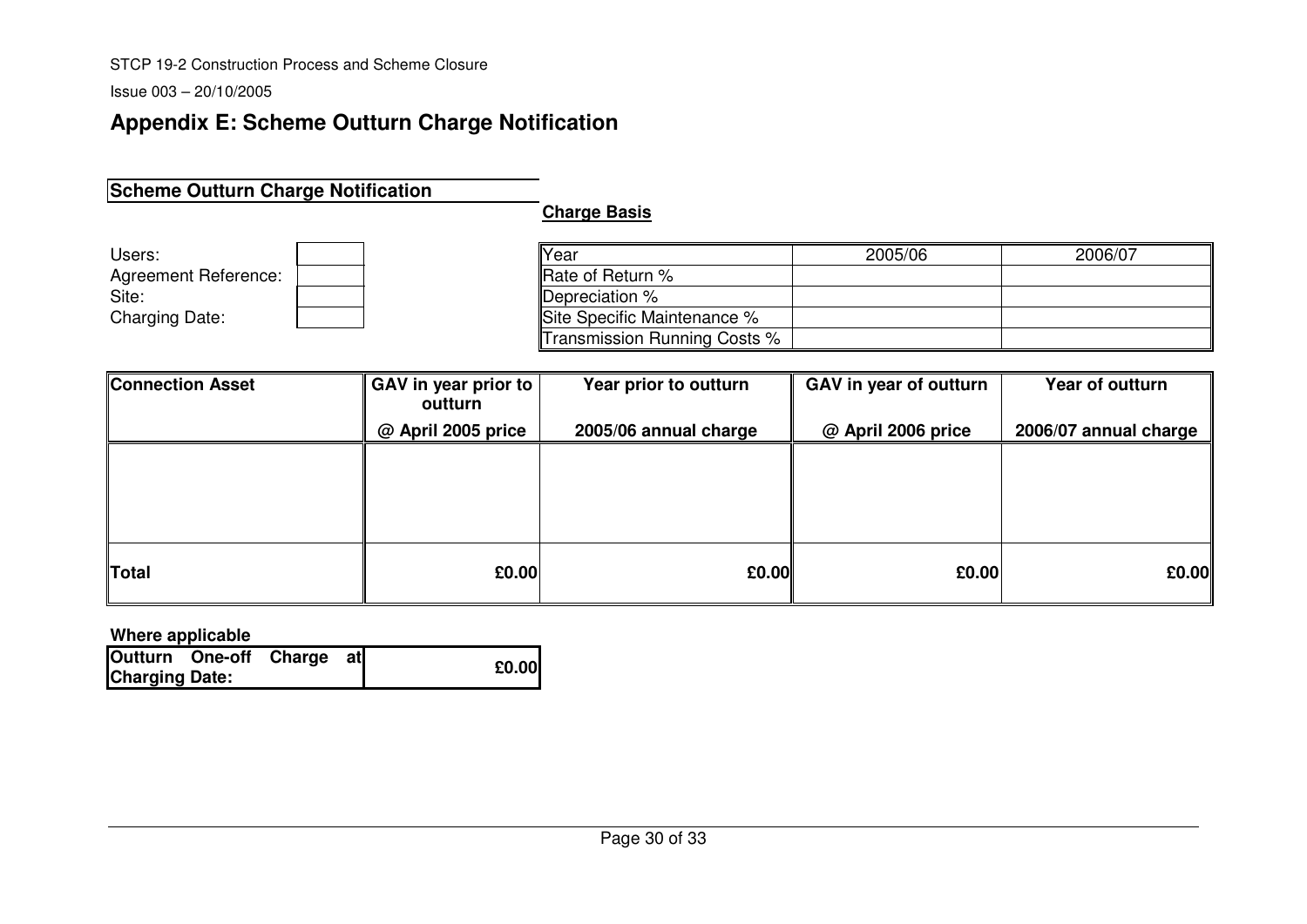## **Appendix F: Termination Amounts Reporting**

## **BI-ANNUAL TERMINATION AMOUNTS REPORT**

\_\_\_\_\_\_\_\_\_\_\_\_\_\_\_\_\_\_\_\_\_\_\_\_\_\_\_\_\_\_\_\_\_\_\_

**TO:** 

**User:** 

**Site:** 

**NGET Scheme No:** 

Amount due and amount which shall or might fall due for the period commencing on and including [xx/xx/xxxx] and ending on and including [xx/xx/xxxx].

## 1. Termination Amounts

### **Explanatory notes:**

[To include explanation of major variances, risks, key issues etc]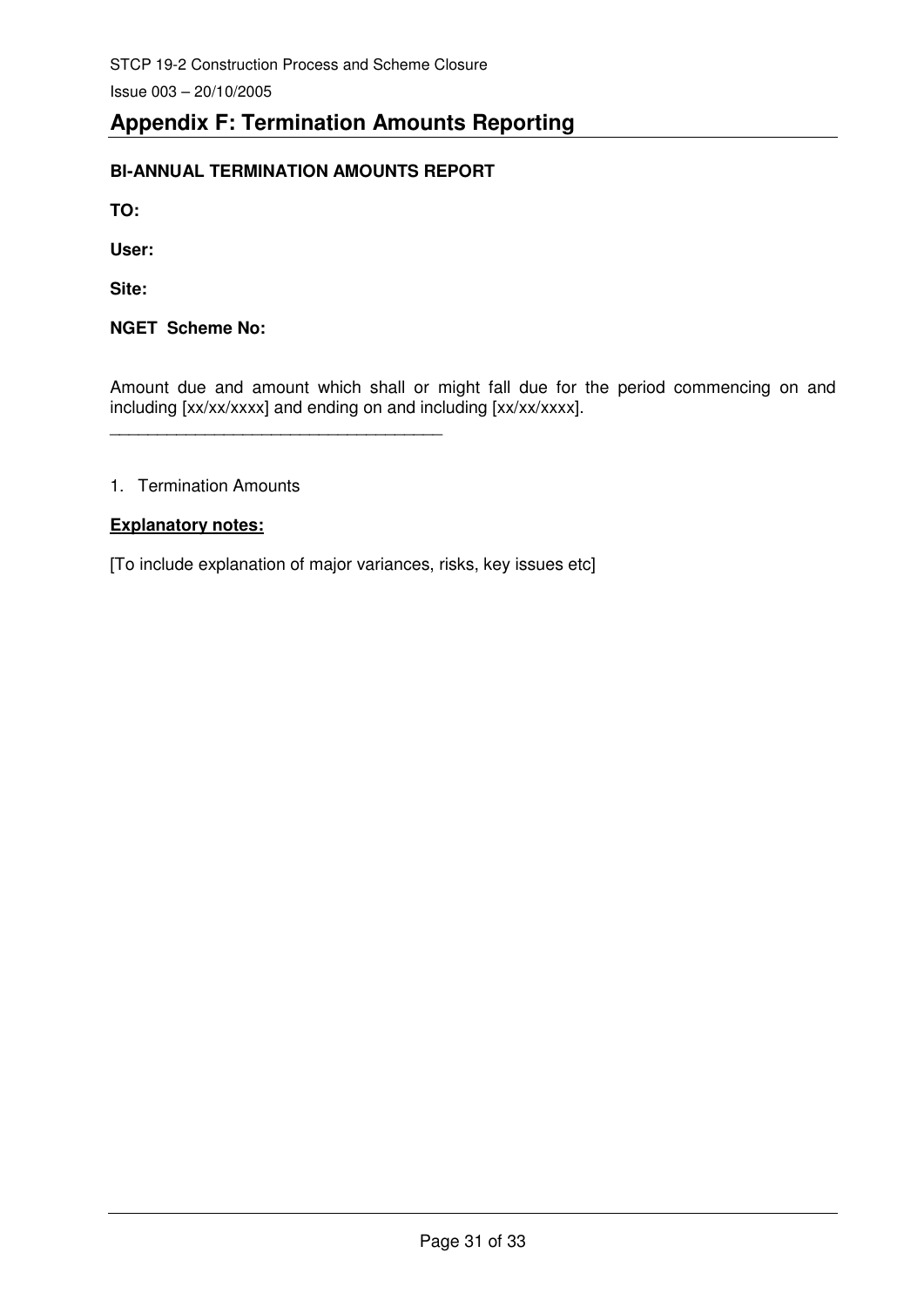Issue 003 – 20/10/2005

## **Appendix G: Abbreviations & Definitions**

### **Abbreviations**

## OFTO Offshore Transmission Owner

SPT SP Transmission Limited

SHETL Scottish Hydro-Electric Transmission Ltd

SBN Scheme Briefing Note

- TOCA TO Construction Agreement
- TO Transmission Owner

#### **STC definitions used:**

Calendar Quarter Commissioning Programme Commencement Date Completion Date **Connection** Connection Site Connection Site Specification **Consents** Construction Project GB-National Electricity Transmission System

Interface Agreement Joint Project Parties **NGET** One Off Works Outage Planning Assumptions Plant Services Capability Specification System Transmission Connection Assets Transmission Construction Works Transmission Owner TO Construction Agreement TO Construction Programme Transmission System User User Equipment

#### **CUCS definitions used:**

Bilateral Agreement Construction Agreement Demand **Disconnect Disconnection** One-off Works Termination Amount

#### **Definition used from other STCPs:**

| <b>Project Listing Document</b> | As defined in STCP16-1: Investment Planning                         |
|---------------------------------|---------------------------------------------------------------------|
| <b>Affected Parties</b>         | As defined in STCP18-1: Connection and Modification<br>Applications |
| Affected TO                     | As defined in STCP18-1: Connection and Modification<br>Applications |
| Charging Methodology            | As defined in STCP14-1: Data Exchange for Annual Charge             |